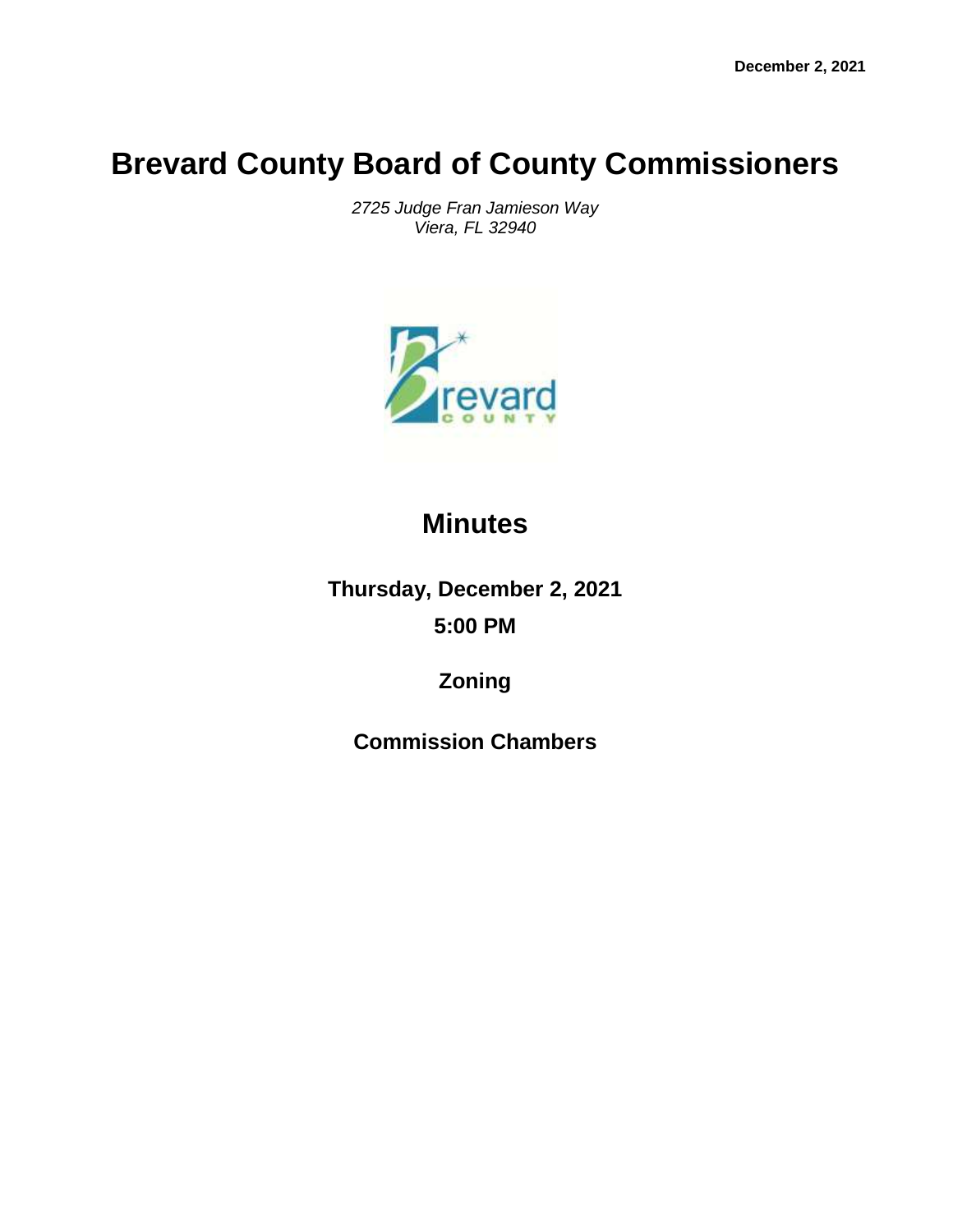# **A. CALL TO ORDER 5:00 PM**

```
Present: Commissioner District 1 Rita Pritchett, Commissioner District 2 
    Bryan Lober, Commissioner District 3 John Tobia, Commissioner 
    District 4 Curt Smith, and Commissioner District 5 Kristine Zonka
```
# **ZONING STATEMENT**

The Board of County Commissioners acts as a Quasi Judicial body when it hears requests for rezoning and Conditional Use Permits. Applicants must provide competent substantial evidence establishing facts, or expert witness opinion testimony showing that the request meets the Zoning Code and Comprehensive Plan criteria. Opponents must also testify as to facts, or provide expert testimony; whether they like, or dislike, a request is not competent evidence. The Board must then decide whether the evidence demonstrates consistency and compatibility with the Comprehensive Plan and the existing rules in the Zoning Ordinance, property adjacent to the property to be rezoned, and the actual development of the surrounding area. The Board cannot consider speculation, non expert opinion testimony, or poll the audience by asking those in favor or opposed to stand up or raise their hands. If a Commissioner has had communications regarding a rezoning or Conditional Use Permit request before the Board, the Commissioner must disclose the subject of the communication and the identity of the person, group, or entity, with whom the communication took place before the Board takes action on the request. Likewise, if a Commissioner has made a site visit, inspection, or investigation, the Commissioner must disclose that fact before the Board takes action on the request. Each applicant is allowed a total of 15 minutes to present their request unless the time is extended by a majority vote of the Board. The applicant may reserve any portion of the 15 minutes for rebuttal. Other speakers are allowed five minutes to speak. Speakers may not pass their time to someone else in order to give that person more time to speak.

# **C. PLEDGE OF ALLEGIANCE**

Chair Zonka led the assembly in the Pledge of Allegiance.

# **E.1. Presentation by Rachel M. Sadoff, Clerk of Court, Re: Appreciation for Financial Assistance Provided to the Clerk's Office in August 2020**

Rachel Sadoff, Clerk of the Circuit Court and Comptroller, stated she has staff from different locations with her; they are in attendance because she is giving back the \$500,000 that the Board graciously gave to the Clerk's Office; she read, "Madam Chair and Commissioners I wanted to come and personally thank each of you for voting to assist the Clerk of Courts financially when we were faced with a fourth quarter cut in our budget. As you can imagine, this cut was not only crippling to our organization, but could have severely impacted the court system and our constituents, not to mention the impact it would have had to our staff financially and possibly causing a loss of experienced deputy clerks to other organizations."; she continued by saying when thinking of the Clerk's Office, she likes to explain it as being the hub, everybody receives information from the Clerk's Office or it provides information to others, if it is from a DD214 being filed for the official records, to a death certificate, to a will, to a new homeowner with their deed; the Property Appraiser receives her information from the Clerk's Office, as does the Public Defender and the State Attorney, as they file as well and that is what provides the Register of Actions to the court; and law enforcement files their arrest warrants and search warrants with the Clerk's Office and that cannot be completed, nor can those arrests be completed and put in National Crime Information Center (NCIC) until it is officially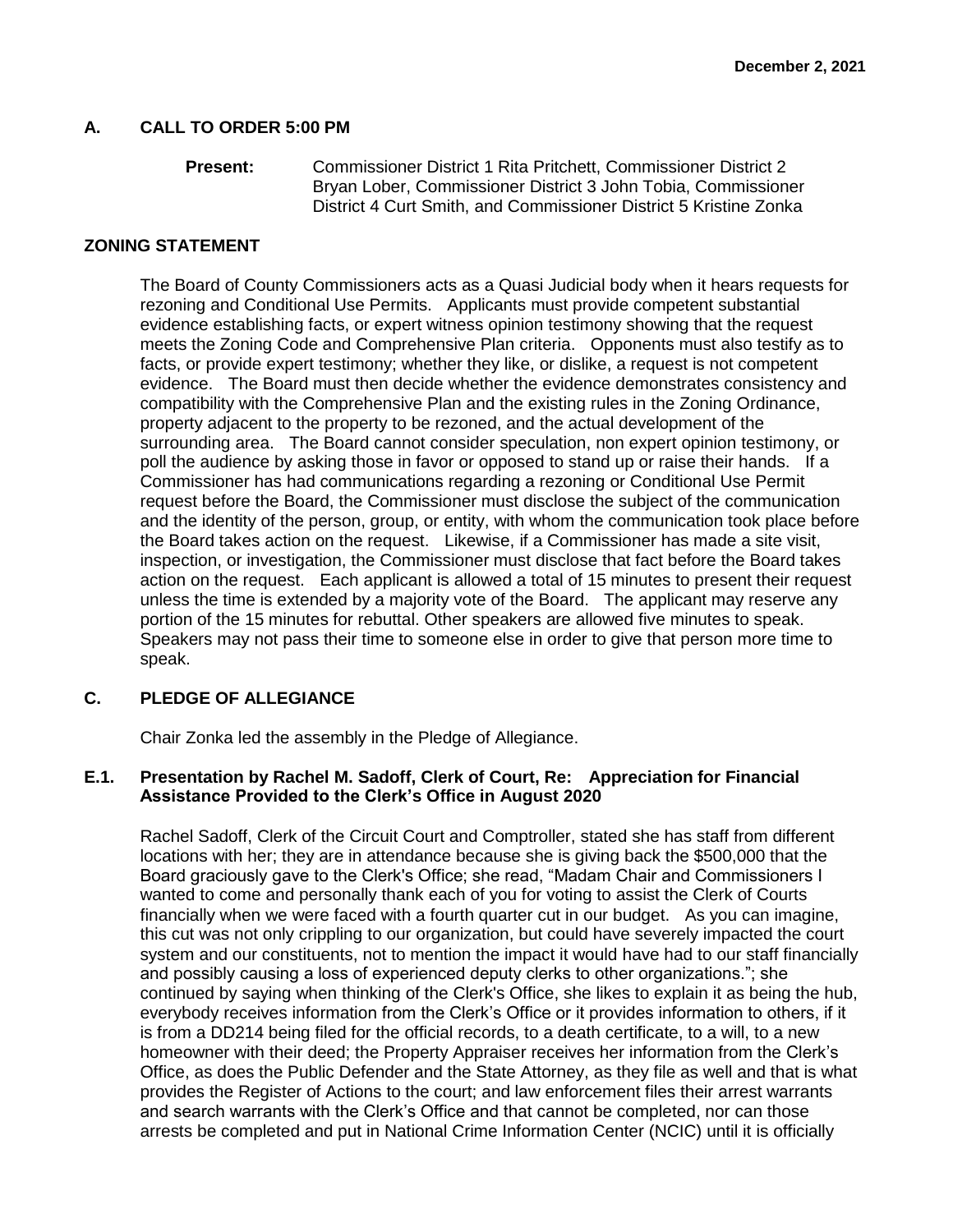with the Clerk's Office. She noted Clerk of Court employees are the backbone to the courts; deputy clerk's duties include, but are not limited to: customer service, court clerking, data entry, collection and compliance, research, jury, redaction, and many other daily functions; an example of a court clerk is the official record keeper to all criminal proceedings including but not limited to: injunctions, small claims, foreclosure, and any other day-to-day proceedings that are heard by the court; our deputies take years of training education and, most importantly, their dedication to the job; and without these employees, the Clerk's Office would not be able to complete those duties that it is entrusted to complete, including the Clerk to the Board of County Commissioners employees. She continued by saying with the money that the Clerk's Office was provided, it allowed the Clerk's Office to continue the service to the public and to its colleagues in a timely and efficient manor; the Clerk's Office ran multiple courtrooms out of the County jail for the courts during COVID-19, so that transport of inmates could not happen, which doubled the amount of court clerks that were needed; she speaks for everyone when she thanks the Board; she made this one of her first goals as Clerk, to not only receive and ask for the money from the Board but also to repay it; repaying the money back to the County and the citizens was a top priority; she thanked her management team for assisting her and understanding the goal and making it happen; and she noted this was completed without causing any hindrance to the day-to-day operation or to any of the employees. She went on to say she is pretty sure the money has been transferred over or the button is just ready to be pushed; she asked that the Board consider reallocating this money into the Government Center in Titusville, also known as the six-story; the building is in need of updating and repairs; some of her fellow constitutional officers have also tried to make some of those repairs with their budget, but the constitutional officers just cannot do it all; and she thanked the County Manager, Frank Abbate. She stated Mr. Abbate has been an amazing person during this time; he was the first person she contacted regarding the need for financial assistance; and throughout her first year he is someone she has grown to appreciate and has provided her guidance. She asked that her clerks stand up and noted that every one of these clerks, in some way, was affected by the money that the Board provided to keep people employed.

Chair Zonka thanked Clerk Sadoff for the great job she is doing; she expressed her appreciation; and instructed her to call her office to set up a meeting to discuss the needs that the Clerk's Office has.

Commissioner Lober asked if the Board would be okay with Mr. Abbate, or his designee, speak with Clerk Sadoff regarding the six-story when they are both ready, and to bring something back to the Board.

Clerk Sadoff advised that Mr. Abbate has come to the six-story; she asked him to come for a meeting but she would not tell him what it was about; he showed up and took a tour; he has worked very hard to help with some of the issues; she does recognize the financial burden that it can cause; and she thought that maybe some of the money, that he was not expecting to receive back, could be used for that.

Commissioner Lober asked if Clerk Sadoff did not think the rodents had character.

Clerk Sadoff noted a rodent actually took off with a bag from a donut shop and there are pictures; she mentioned there was one that was removed that looked like a raccoon, that is how big it was; and she reiterated that Mr. Abbate came and took the whole tour and she really appreciated it, as did staff.

Commissioner Tobia stated to be clear he did not vote for that.

Clerk Sadoff advised she knows he did not vote for it.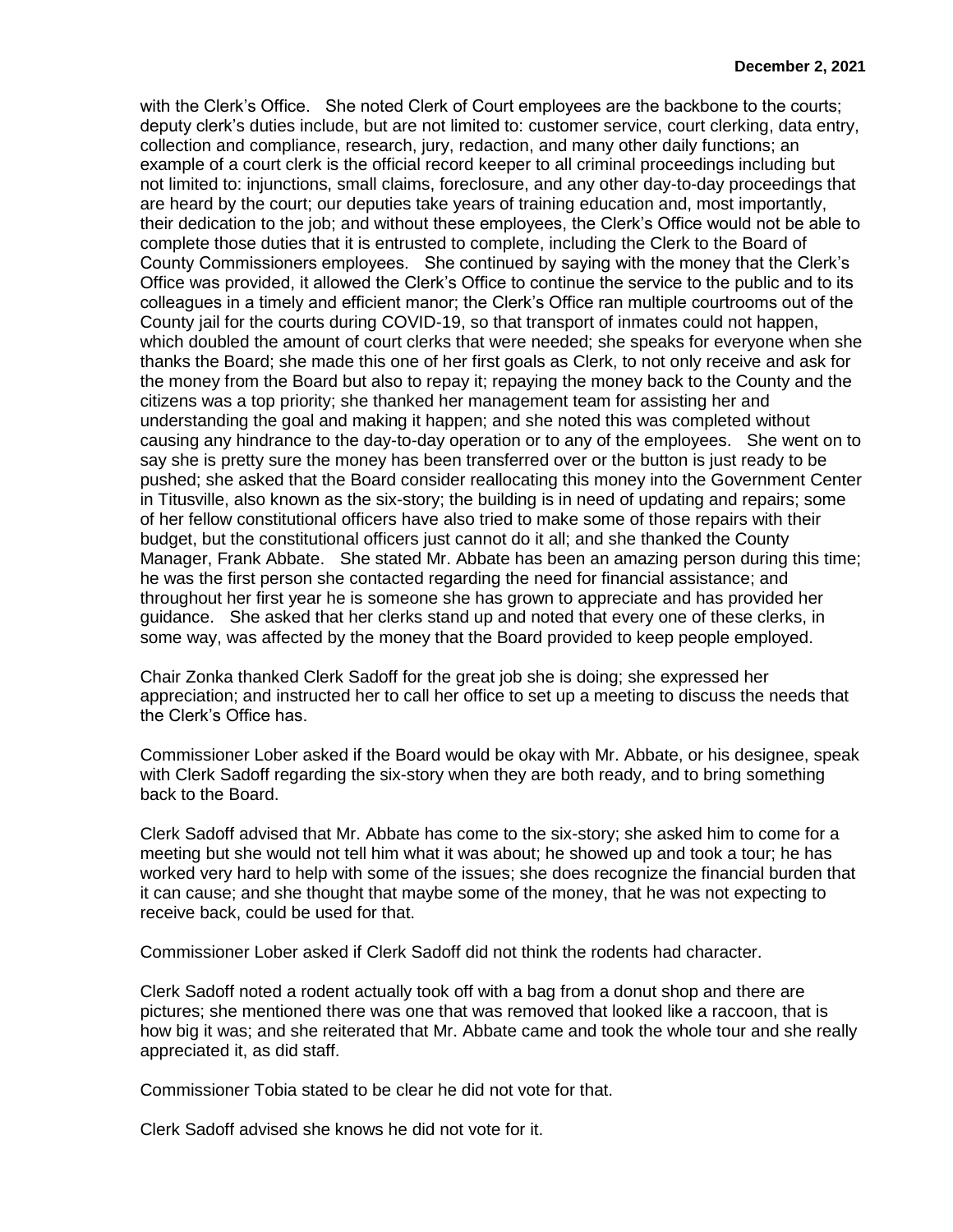Commissioner Tobia went on to say he has never seen a presentation of a repayment of a loan and then to ask the Board to spend the money that was borrowed; and he thinks that is crazy. Clerk Sadoff commented there is always a first.

Commissioner Tobia continued by saying he is just waiting for a large check to be handed to them; he thanked his staff for the job they do and in deciding where the capital expense goes; while he appreciates the job Clerk Sadoff does, it took a lot of gall to come to the podium and expect kudos for repaying a loan, which he is guessing is without interest; he appreciates all that but the Board does not increase taxes here, or they try not to; they run a balanced budget and by the grace of three other people, she received the \$500,000, but to ask that is absolutely ridiculous and it needs to be said; staff never asks for a thank you, but it allocates the money; and the Board votes for it and it is very thankful for the job that staff does, so he thinks they are the people who need the thank you, not necessarily the Clerk's Office for returning the money. He mentioned he expected it and he assumes the other people expected it; he is sorry to rain on the parade…

Clerk Sadoff interjected by saying he is not raining on her parade, but she does not think County employees need to walk in with rats at their desks, she does not think the courts and the deputies need to worry about chasing rats down the hallway when being concerned about criminals being transported, she does not think it works well when not all of the elevators are working in the six-story; yes, the Board loaned the money; she wanted to make an effort to pay it back, and she did; it was not like she had to pay it back; all she is saying is if the Board could reallocate it to the buildings that the Board is responsible for taking care of, that is what she would do; the County does not have to do it, the staff can continue to open their drawers and see rats, that is fine; there can be non-functioning elevators in the six-story; that is fine as well, however, the customers and constituents do not have elevators to go the Property Appraiser's Office or the Tax Collector's Office; and that happens to hurt those individuals who are in wheelchairs or those who cannot go up the steps.

Commissioner Pritchett stated she thinks Clerk Sadoff has done a great job; she is very frugal; that is located up in the north end and it does need a lot of love; she has watched everyone apply their own elbows to it trying to get things done and working very hard there; she appreciates that; she thanked Clerk Sadoff for bringing back the money; she noted Clerk Sadoff should not even have to designate and ask if the Board will let her have it for the building; she needs to let the Board know what is needed and it needs to work with her on that; and if things come up and the Board has the ability to work with her, she is with her, she gets it. She added especially the courthouses they need it.

Commissioner Lober stated he may not agree with Clerk Sadoff on everything and he may not agree with Commissioner Tobia on everything, but this is one where he happens to agree with her; he has heard horror stories from other folks, having nothing to do with her, about what happens at the six-story; the courthouse is just across the way; he has heard everything from rodents being stuck in the coils in the back of a refrigerator and being cooked to people having mold or mildew allergies and having to get steroids because they are having issues as a result of that in the building; if she came here to ask for travertine or marble and do something that is luxurious or excessive, he would probably be with Commissioner Tobia on it; however, if she is asking to render it where it is a little bit more habitable than it is, he does not see that as abusive. He went on to say Commissioner Tobia may have expected to have the money back; if that is the case he has a better crystal ball than he does because he did not expect that; if any of the other constitutional officers wanted to borrow money and they were similarly justified where they have three-quarters in support of it, to turn around and come back in short order, a zero percent loan is miniscule in the schemes of opportunity costs, when talking that short of a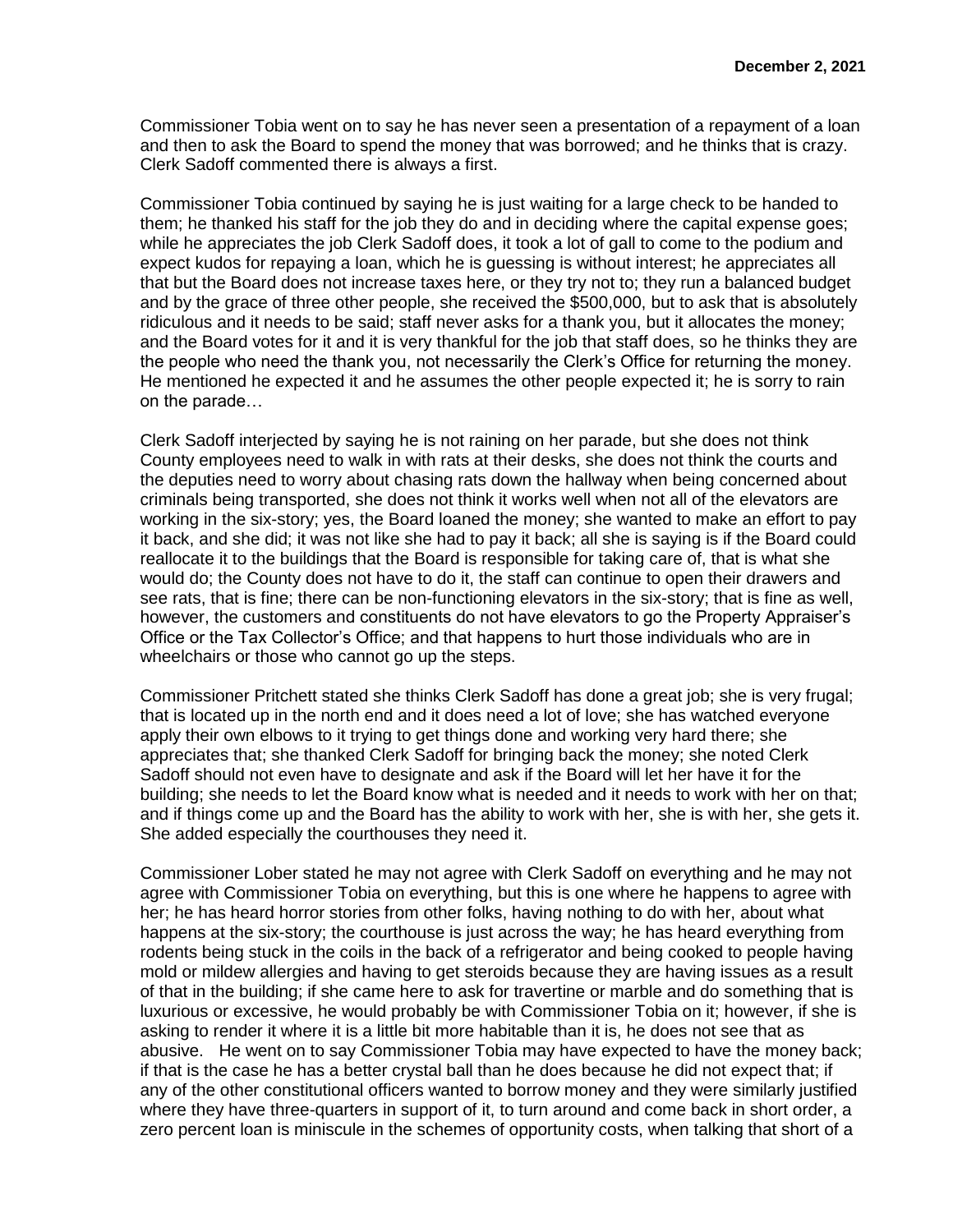duration, for the compelling need that Clerk Sadoff articulated; and he mentioned he did not vote on that because he wanted to avoid the appearance of impropriety, but he has no qualms saying in terms of what she is doing now is unquestionably the right thing. He continued by saying he appreciates it and it sounds like a majority of the Board certainly does too; and he thanked her.

Commissioner Zonka asked Clerk Sadoff to get with her office; she is sure Mr. Abbate has been wonderful; Clerk Sadoff has told her that personally and she knows this is not a show; she knows he has been very helpful to Clerk Sadoff over her needs; and if Clerk Sadoff, as an elected Constitutional Officer, has needs, she wants her to come to the Board and ask, it is responsible for that budget and the Board gives direction to the County Manager; and she advised although Mr. Abbate manages the facilities, he takes his direction from the Board.

#### **Disclosures**

Commissioner Lober asked if Chair Zonka would rather have disclosures up front or on the back end.

Chair Zonka responded whatever gives him the most comfort.

Commissioner Lober responded that he would rather do it on the front end so he does not forget something down the road.

Chair Zonka noted she would prefer if it is a long list of items that it would be sent to Sally and added as part of the Agenda packet rather than spending a lengthy amount of time during the meeting because then it is still public and it is still part of the Agenda.

Commissioner Lober advised the concern is even part of the communications are right before the meetings and there is just no ability to do it with that; but he can rattle them through pretty quick.

# Chair Zonka agreed.

Commissioner Lober disclosed he has three different Items with disclosures on; H.3. is one, but he spoke with the applicant and they have agreed to table it to January 11, 2022, if the Board is amenable to that; he believes the applicant's representative has actually stepped out based on him having indicated that he would move to table it; with that, he has two disclosures; on December 2, Mr. Moia emailed and texted him with comments pertaining to the adjacent property owners and the Binding Development Plan (BDP); and prior to the meeting starting he spoke with him regarding the same Item. He noted for Item H.5., on November 26, Ruth Sorrell of Mims emailed regarding some objections; on December 1 and today he had discussed the proposal with attorney Kim Rezanka; also today he had exchanged some emails with Laurilee Thompson; and on H.9. the final Item, on November 27, Mary Collins and Amy Seidel of Indialantic emailed objections to it. He continued by saying on November 29, Alena and Denis Christian Knoepfler, James and Beryl Thacker, Michelle Tishler, all from Indialantic, emailed their objections; on November 30, Charles Sigmund, Jan Herndon, and Gladie Eliassen from Indialantic also emailed objections; on December 1, Beth Carver from Indialantic expressed her approval for the proposal; same day, he received an email from Diane Burnette with objections, along with neighbors signatures; both today and yesterday he discussed the Item with Attorney Kim Rezanka; and lastly on December 1, Joseph Russo, Noelle Cohen, Janice Rasberry Darling, and Roger Sinigoi, all of Indialantic, emailed their objections to the proposal.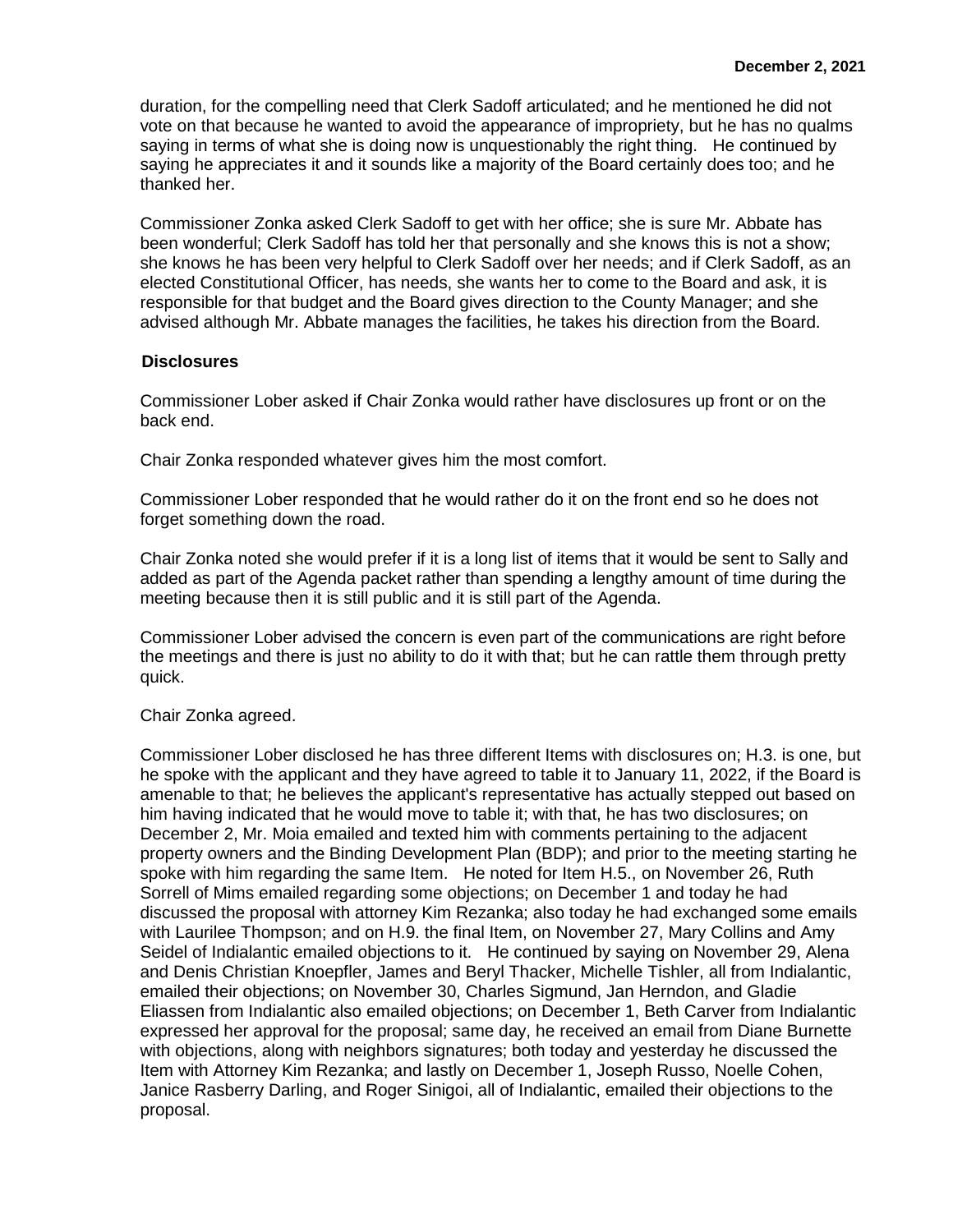Chair Zonka advised she believes the rest of the Board submitted theirs to be a part of the Agenda Packet; and she has some disclosures but she will wait for the Agenda Item.

# **H.1. Public Hearing, Re: Comprehensive Plan Text Amendment Adoption to include a Property Rights Element as required by House Bill 59**

Chair Zonka called for public hearing on a Comprehensive Plan text amendment adoption to include a private property rights element as required by House Bill 59.

Jeff Ball, Planning and Zoning Manager, introduced himself and stated he holds the certification of an AICP; and with that being said, Item H.1. is a public hearing for a Comprehensive Plan text amendment adoption to include a private property rights element as required by House Bill 59.

There being no further comments or objections, the Board conducted the public hearing and adopted Ordinance No. 21-26, amending Article III, Chapter 62, of the Code of Ordinances of Brevard County to include a Property Rights Element, as required by House Bill 59.

**Result:** Adopted **Mover:** Bryan Lober **Seconder:** Rita Pritchett **Ayes:** Pritchett, Lober, Tobia, Smith, and Zonka

# **H.2. Scott Minnick Requests a Change of Zoning Classification from AU to RR-1 (21Z00025) (Tax Account 2102550)**

Chair Zonka called for public hearing on a request by Scott Minnick for a change of Zoning classification from AU to RR-1.

Jeff Ball, Planning and Zoning Manager, stated Scott Minnick requests a change of Zoning classification from AU to RR-1, application number 21Z00025 and tax account number 2102550, located in District 1; and this application is being requested to be tabled to February 3, 2022, as the applicant did not appear in front of the Planning and Zoning board.

There being no further comments or objections, the Board continued the request by Scott Minnick for change of Zoning classification from AU to RR-1, to the February 3, 2022, Zoning Meeting.

**Result:** Approved **Mover:** Rita Pritchett **Seconder:** Bryan Lober **Ayes:** Pritchett, Lober, Tobia, Smith, and Zonka

# **H.3. DeRosa Holdings, LLC (Bruce Moia) Requests an Amendment to an Existing BDP in a RU-2-12 Zoning Classification (21PZ00059) (Tax Account 2534267)**

Chair Zonka called for public hearing on a request by DeRosa Holdings, LLC for an amendment to an existing BDP in a RU-2-12 Zoning classification.

Jeff Ball, Planning and Zoning Manager, stated DeRosa Holdings, LLC requests an amendment to an existing Binding Development Plan (BDP) in a RU-2-12 Zoning classification, application number 21PZ00059, tax account number 2534267, located in District 2.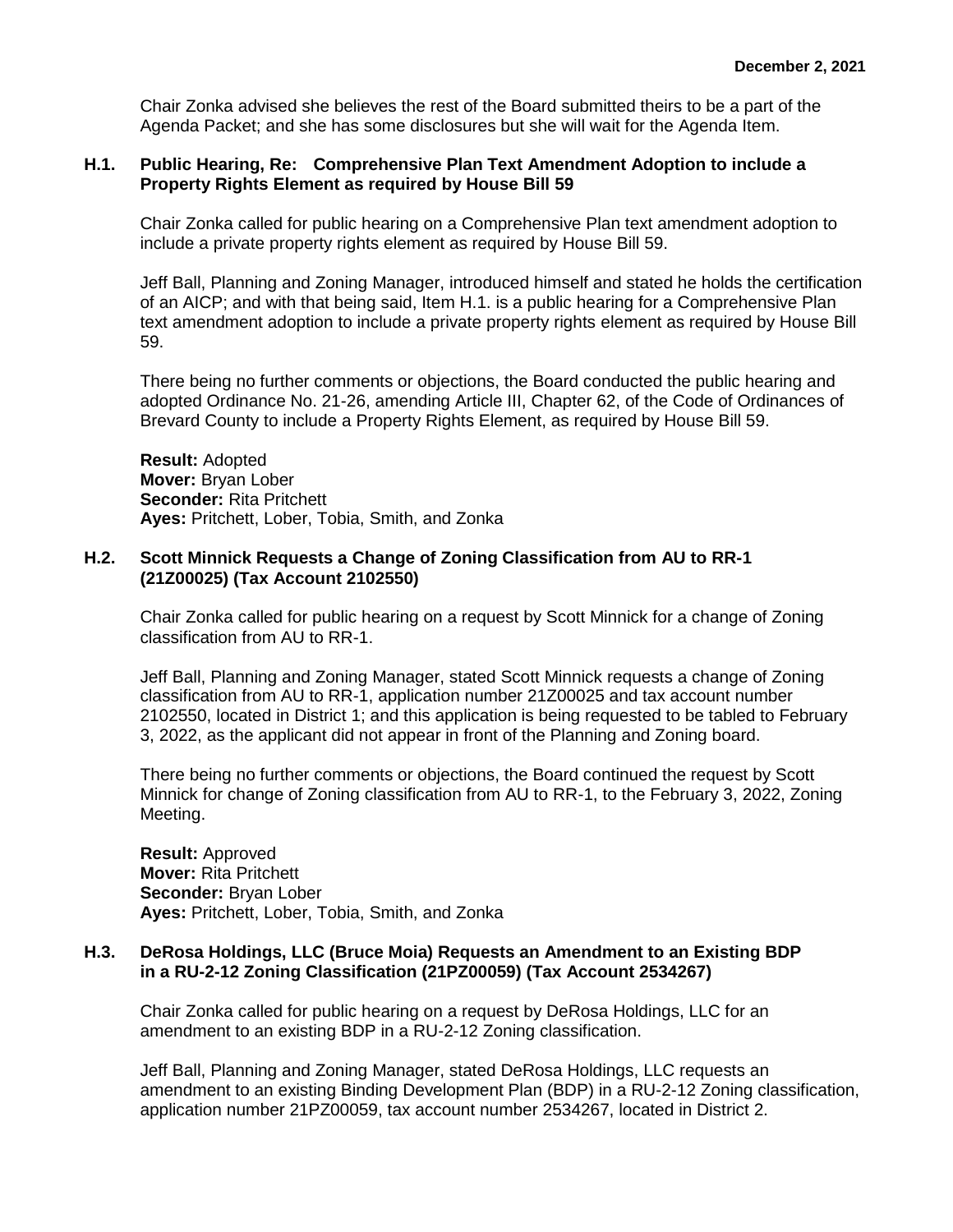Commissioner Lober noted he spoke with the applicant's representative, Mr. Moia, who is okay with tabling this to Tuesday, January 11, 2022.

There being no further comments or objections, the Board continued the request by DeRosa Holdings, LLC, for an amendment to an existing Binding Development Plan (BDP) in an RU-2-12 Zoning classification, to the January 11, 2022, Regular Meeting.

**Result:** Approved **Mover:** Bryan Lober **Seconder:** Curt Smith **Ayes:** Pritchett, Lober, Tobia, Smith, and Zonka

#### **H.4. Donald White and Trevantay Raymond Curry Request a Change of Zoning Classification from AU to RU-1-13 (21Z00029) (Tax Account 2103419)**

Chair Zonka called for public hearing on a request by Donald White and Trevantay Raymond Curry for a change of Zoning classification from AU to RU-1-13.

Jeff Ball, Planning and Zoning Manager, stated Donald White and Trevantay Raymond request a Zoning classification from AU to RU-1-13, account number 21Z00029, account number 2103419, located in District 1.

There being no further comments or objections, the Board approved a request by Donald White and Trevantay Raymond Curry for a change of Zoning classification from AU to RU-1-13, located in District 1.

**Result:** Approved **Mover:** Rita Pritchett **Seconder:** Bryan Lober **Ayes:** Pritchett, Lober, Tobia, Smith, and Zonka

# **H.5. The Heather Calligan Trust (Chad Genoni) Requests a Change of Zoning Classification from RU-1-11 with an Existing BDP to RU-1-7, with an Amendment to the Existing BDP (21Z00030) (Tax Account 2112413)**

Chair Zonka called for public hearing on a request by Heather Calligan Trust for a change of Zoning classification from RU-1-11, with an existing Binding Development Plan (BDP), to RU-1-7, with an amendment to the existing BDP.

Jeff Ball, Planning and Zoning Manager, stated the Heather Calligan Trust requests a change of zoning classification from RU-1-11, with an existing Binding Development Plan (BDP), to RU-1-7, with an amendment to the existing BDP, 21Z00030, tax account 2112413; and it is located in District 1.

Chair Zonka announced she has a lot of cards for this one.

Kim Rezanka stated she is there on behalf of Chad Genoni, the contract purchaser for Heather Calligan Trust; she has spoken with each of the Board Members about this matter; the minutes are pretty complete as to what she said last time; she is going to go over these Items briefly and then save up for rebuttal and any questions the Board may have; and she advised she is in attendance with Chad Genoni and the engineer of record, Rick Kern if there are any questions. She continued by saying this is actually seeking a replacement of a BDP, with RU-1-7 Zoning from RU-1-11 Zoning on 79 acres; the sole purpose of this is for flexibility and clustering to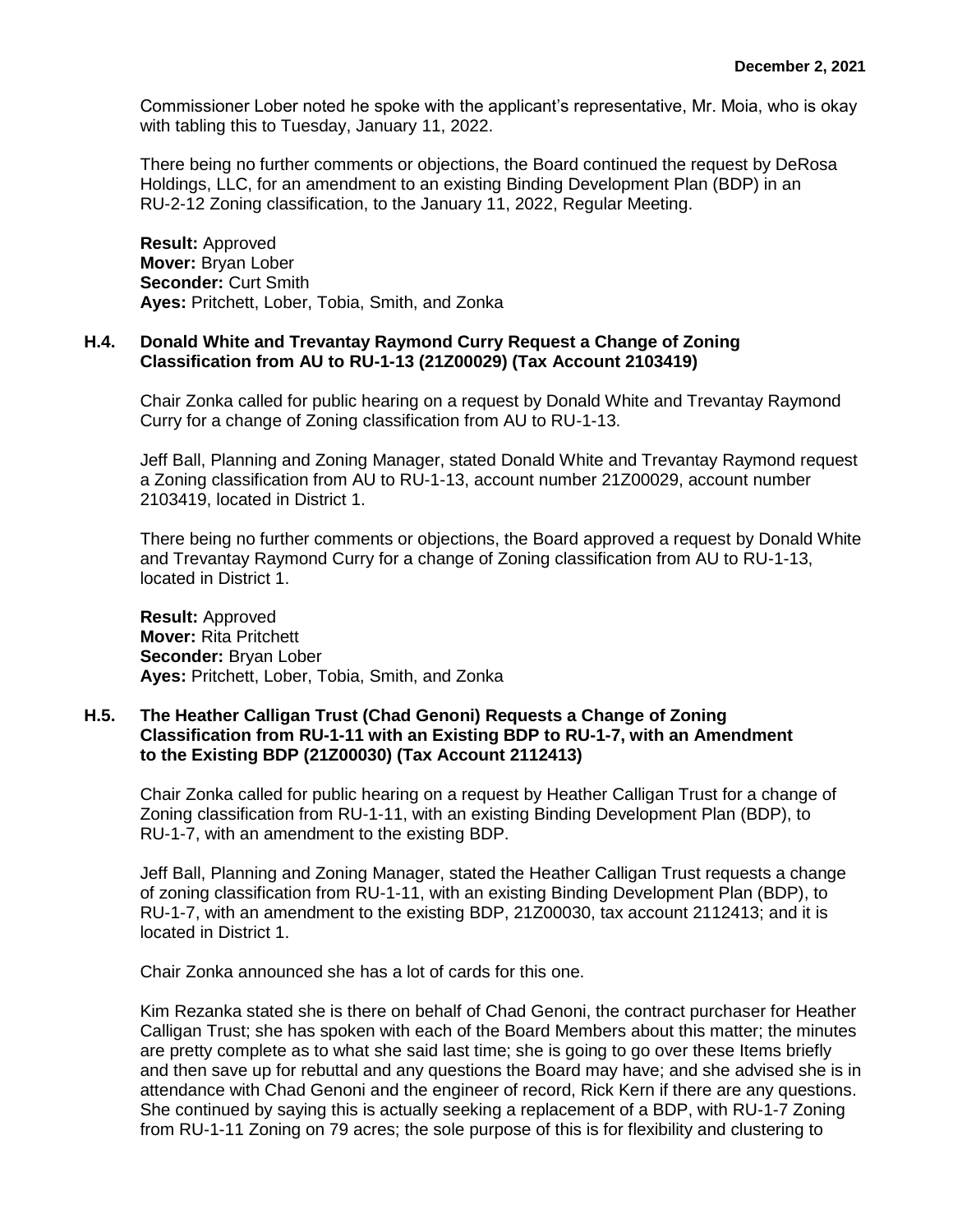allow 50-foot lots instead of 75-foot lots; they have agreed in the BDP that no lot would be less than 6,000 square feet, which was consistent with the prior BDP; this is not an increase in density, they are not asking for more; this property has not been able to be developed because of extenuating circumstances of this property; it has a road that bisects it, it has large trees, it has wetlands, and since the Zoning in 2005 there was a conservation easement of almost 17 acres that was placed on this property through St. Johns; and that was after the BDP and rezoning from 2005. She went on to say this is not a zero lot subdivision as some of the people objecting have claimed; this actually requires a Conditional Use application and they have not asked for a zero lot subdivision; this is just for RU-1-7 with the Binding Development Plan, which imposes some pretty stringent buffers, as they were before; also the setbacks from RU-1-7 and RU-1-11 are all the same, they are identical; the real setback is 20 feet for either one of them; the issues that have caused the concerns with the neighbors is they want more buffering to the south; and she reiterated this property now has a conservation easement over much more that the 300 feet. She added the old BDP stated there would be one-acre units or a bigger buffer along the south; if there were one-acre units on the south buffer there would be 20-foot setbacks, and they are offering a 30-foot buffer and there will be setbacks from that, so there is actually a 50-foot setback as opposed to a 30-foot setback that would have been there previously, or 35 when adding the 15-foot buffer for the subdivision. She mentioned looking at the zoning map, there is a variety of uses all around; there is a KOA campground, a Seasons in the Sun RV park, town homes, Birchwood Forest at RU-1-7 at 0.14 acre lots, and then Fairway Woods Condo at RU-2-15; the community meeting on November 8, 2021, four people attended by Zoom and their concerns were buffering, flooding on Hammock Trail and trash, traffic on Turpentine, and she advised none of these will change with this because the units have not changed; there will be no greater traffic, it is still single-family and compatible with the area as it was in 2005; the preliminary concurrency says there is no traffic issues and no school concurrencies issues; and she noted Board has in front of it, one page of the revised BDP. She stated to look at paragraph two on the top of the page, it was inserted that the homes will be 1,800 square feet or larger; the prior BDP did say some of the units would be 2,200 feet but that has been removed from this BDP; at the end of paragraph four, the underlined, a natural vegetative buffer between the property boundary and the south property line and the rear property line of the lots, that will stay native vegetative; and the homes abutting Weary Road will be required to build a six-foot wood or vinyl fence at the back of the lot and that will be in the declaration of covenants for the subdivision homeowners association. She stated this is just a conceptual plan, it is not been fully engineered; there will be drainage, sewer, and water and it will all meet the County Code; she asked the Board for consideration of the rezoning; and noted she can take questions or wait until after public comment.

Margaret Primavere stated she sent an email to Commissioner Pritchett and she will provide an overview of that to the rest of the Board; she has lived at her home for almost 40 years; she has lived with this natural buffer zone to be there behind her home; and she read, "Our residence is an acre in size, just east of Bar C Road, south of 46 behind our residence there is a ditch controlled water flow, especially during hurricanes. This is a protected agriculture buffer zone with the drainage. I have, after experiencing several hurricanes while living in this residence, this drainage ditch is crucial in protecting the residents at this area from flooding. The water flow during this natural phenomena and current natural voltage buffer zone has served its intended purpose. The concerns of minimizing this buffer zone in this request, significantly impacts the residents in this area, changing the natural topographical state of this buffer zone will directly impact the flow of the water during these natural weather conditions occurring every year. On November 15, there was a meeting at 3:00 with Planning and Zoning and Kim Rezanka stated there would be no change to the buffer zone near my residence at all. Please look to the minutes at the meeting. The BDP states that there is intentions of construction of large homes of small single-family residents in such a small area, then this amount gives construction reduction into the buffer zone. The new house would generally be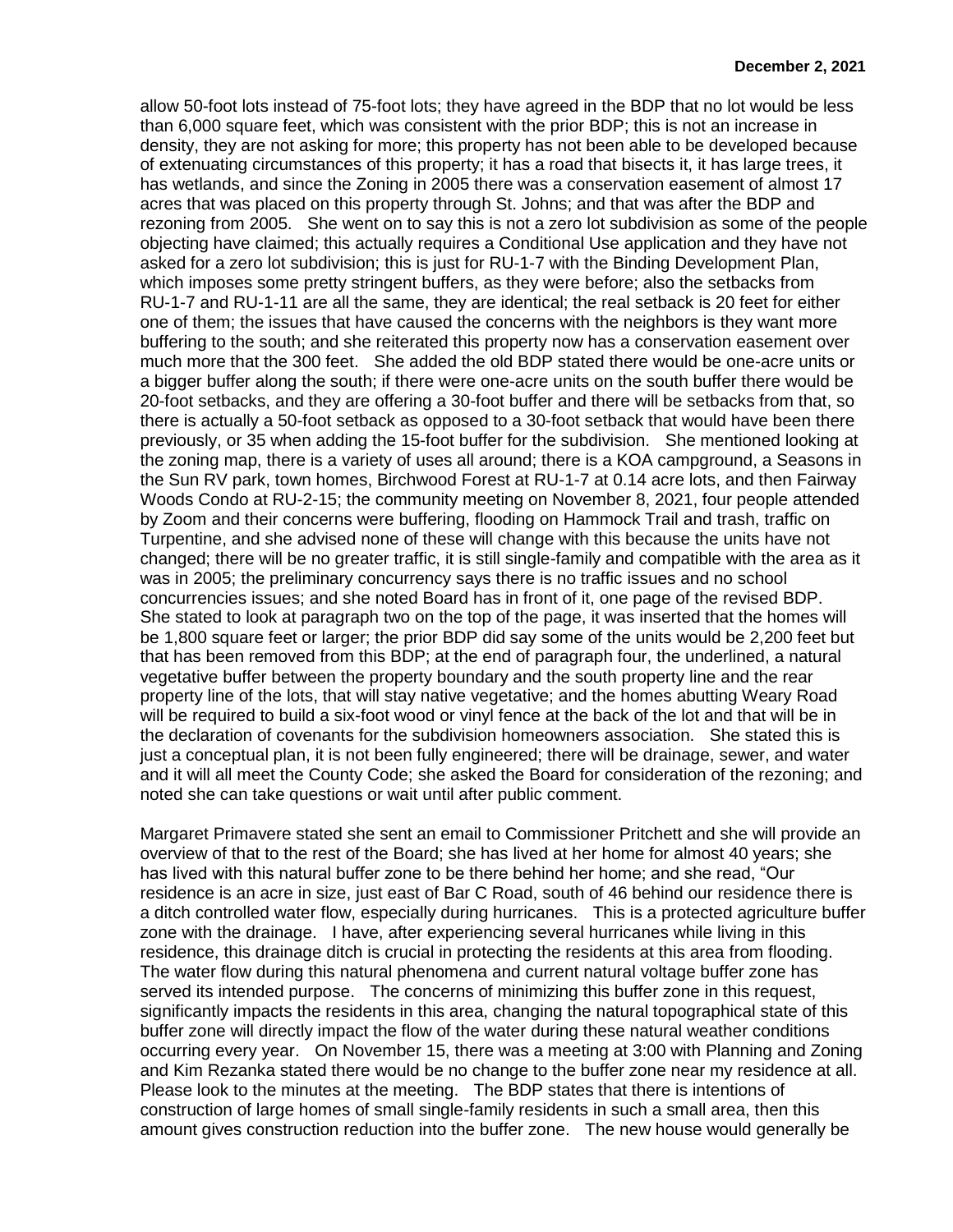built on a foundation, but we do not have any plans to even evaluate anything that is being done or where the homes would be going at this time, for it just being a rezoning." She continued by saying the BDP indicates that the berm would be constructed vegetation, irrigation, and maintain the buffer zone; she feels this would not be efficient to control the natural flow of the water, the current buffer zone has done all of these years; the 50-foot buffer zone proposal does not consist with the current Zoning of one-acre lots in this rural area where people have chosen to live in its natural beauty , privacy , and safety of their families; and she is not opposed to growth or expansion, however, in the increase in this many homes in such a small dense area, it will generate more traffic safety. She advised she lives on State Road 46 and her home is right there off of Bar C Road and it is her primary ingress and egress; the traffic has gotten much heavier since Loves has come in; she has noticed that there is a backup on 46 all the way past Season in the Sun; decisions to construct extremely small homes in the condensed area will increase already congested environment, only for monetary gains and not to the best interest of the community; the schools and one hospital are almost, if not already, full to capacity where wait times for the emergency room have increased significantly; in order to maintain the integrity of what this area was intended for in the preservation of the current residents benefiting from the natural buffer, protecting the erosion flooding and damage, etcetera, it is her opinion that the conservation draining buffer should not be limited to 50 feet and should maintain its original from the established so long ago in 1999 and 2005; and this particular buffer zone and rezoning has been attempted before and the same concerns from back then, are the same now. She mentioned the area does not seem to be demographically designed for such construction, and to change the buffer zone will affect the rural allure and attract the individuals alerting the buffer zone and natural state to build more smaller houses, and will generate a negative ripple effect that can be detrimental to the existing residents in this area due to the water retention, drainage concerns, traffic congestion, ingress increases, population overflow, and the resources that are currently provided to the residents and visitors in this immediate vicinity; and the BDP does not address some of the concerns of the building contingencies to the rezoning. She went on to say she understands this, however, the severe alteration of the consistent buffer zone of 300 feet to 50 feet, seems to be an unreasonably unnecessary reduction; and if the previous BDP indicates 800 square feet homes on one acre lots, this appears reasonable and would maintain the current buffer.

Monica Katrick stated she lives along the southern border of the property that is being discussed; her and her husband are opposed to this; they have lived in their home for 23 years; they have seen red fox, coyotes, all kinds of nature next door to them; before the Diary Road extension was put in, there was no traffic on Turpentine, it was kind of a dead end; it has now expanded; thank goodness there are a lot of preserve areas on the Diary Road extension, it makes it nice and there is a place for animals; she worries about where those animals are going to go with this amount of growth; 198 homes added onto this land, Margie mildly stated how that is going to impact those around there; if their plan is for the traffic in this neighborhood to go onto Turpentine, 198 homes is going to be like 400-600 cars coming onto and off of Turpentine Road depending on who lives in these homes; and then they will funnel onto SR 46 which is already backed up because there is not enough road for the people that are on 46 now. She added the lights are backed up because of Loves; they put a new light in at Carpenter; what her husband stated makes complete sense to her, it is a 40 mph speed limit on Carpenter Road which runs parallel to Turpentine on the other side, and there is a light there that is meant to manage the traffic; and if all of this traffic goes down Turpentine Road it is going to be a big problem for the peaceful citizens who have been there a long time, and very aggravating. She went on to say that her and her husband walked along the edge of this property and looked at it recently before coming to this meeting and they saw the Gopher tortoises that live there, the few orange trees that are still left, it is really nice land; going from having the buffer of all that land to, and they are talking about taking the 300-foot buffer that was agreed upon in the original BDP and shrinking that to 30-feet; from their driveway they will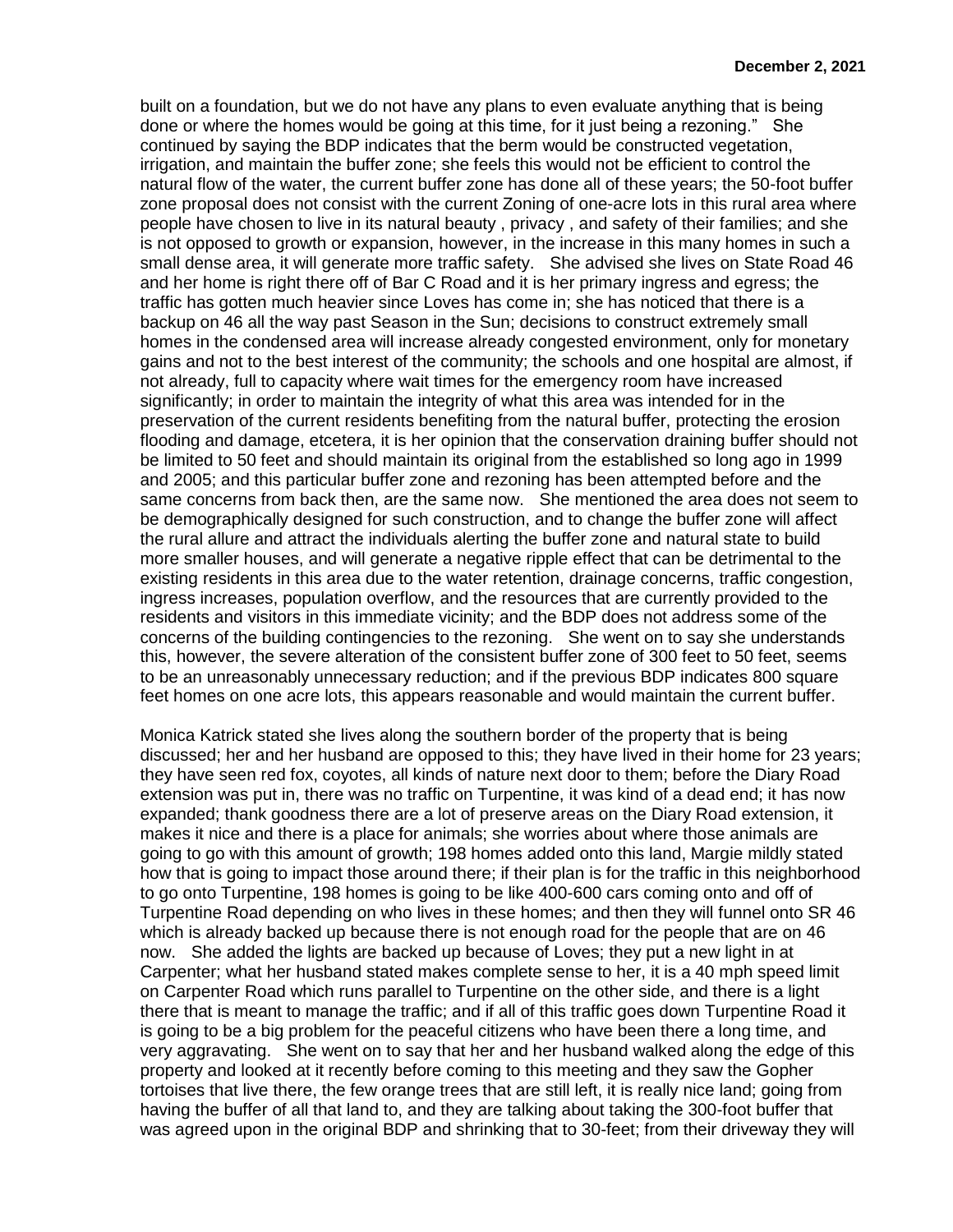be looking at someone's house an that is not acceptable; 300 feet to 30 feet is not a compromise; if they wanted to compromise and give something more reasonable instead of just asking the owners to place a fence up; and she does not know how that can be monitored and managed. She noted there needs to be more buffer zone on the south side, so the residents feel some sign of respect for what had been put in place about 15 years ago; 198 homes, those are handshake homes, because they are squeezing so many in that one can reach out their window and shake their neighbors hand; she does not feel that is acceptable for the type of land that has been there for a number of years with multiple acres with large homes and lots of space; now they want to cram in something that is not meant for this area; and for those reasons she is opposed.

Greg Holliday stated the traffic has backed up a lot more now; it takes a lot longer to get through there to get on Interstate 95 (I95) and this is going to add a lot more to it; his main concern was the buffer as well; he does not like the compromise that they are giving them on that; he would like to have a lot more; he moved out there three years ago just because of the environment, the property, the landscape, and the wildlife; he feels like that is all going to go away; and he would like to see a little more buffer and for them to compromise a little on it.

Mike Katrick stated he is feeling a little outgunned; he has not had an opportunity for legal counsel; as soon as he could he could get an appointment was December 8; he would like to contradict a couple issues that Ms. Rezanka brought up; the 6,000 square foot is not consistent with 7,500 square feet; he does not know what school she went to, but that is 1,500 square feet different, which is at 25 percent of the 6,000 so there is a significant difference; and he noted he is just addressing some of the points that she brought up. He went on to say the reason why this property has not developed it, is the same owner that has it now, bought it in 1999 and they approached the neighbors at that time and rezoned it to an RV park; after they did the RV park, phase one, they sold off this piece of property that is now in question for \$3 million and she bought it back in 2014 for \$350; and his point is that the property is very marketable in the current zoning to get \$3 million for it back in 2005. He stated a good portion of it is RES 1 of the future land use, and that is something that is being kicked off to the side and factored in as some kind of a formula; 100 percent of the property that abuts that land is a lot larger than anything being proposed, even at 7,500 square feet; 99 percent of the boundary is over one acre properties; it is not consistent with the properties around it; and the trend in this area is also conservation, as is Salt Lake wildlife management area, which is less than a mile from this property; and actually he has more stuff in the zonings issue, but he will get to that in a minute. He noted he is trying to counteract some of the things Ms. Rezanka spoke of; the boundaries were removed, they were not just altered from BDP; she failed to mention the properties to the south are zoned suburban estates, agricultural suburban, and other suburban types; he mentioned the staff comments from the Planning and Zoning meeting last month, stated the border may wish to consider whether any existing conditions should remain to mitigate potential impacts; they talked about a lot of different things in the administrative analysis of Policy; he noted he is on page four, and even the mobile homes around that area are zoned for 7,500 square foot lots; and the property to the south has multiple parcel zone State use, residential RU-2, suburban residential, agricultural residential, and suburban estate, which counsel failed to mention. He commented he is spending most of his time contradicting what she said so he feels he should get a rebuttal; the map that Ms. Rezanka handed out was not on a website for this meeting so he did not get a chance to see that or review it for any reason; he received an interoffice memorandum from the Planning and Zoning Department, the memorandum provides for analysis of the proposed stipulations contained in the BDP that is being discussed here; the request for RU-1-7 and future land use would potentially allow a property to develop to 301units without the cap, which is not in line for what is being done; on Section four where it mentions the buffer that they are speaking of, originally, when the applicant is applying for this property now, applied for an application for that; there is a 300 foot buffer in this southern area that is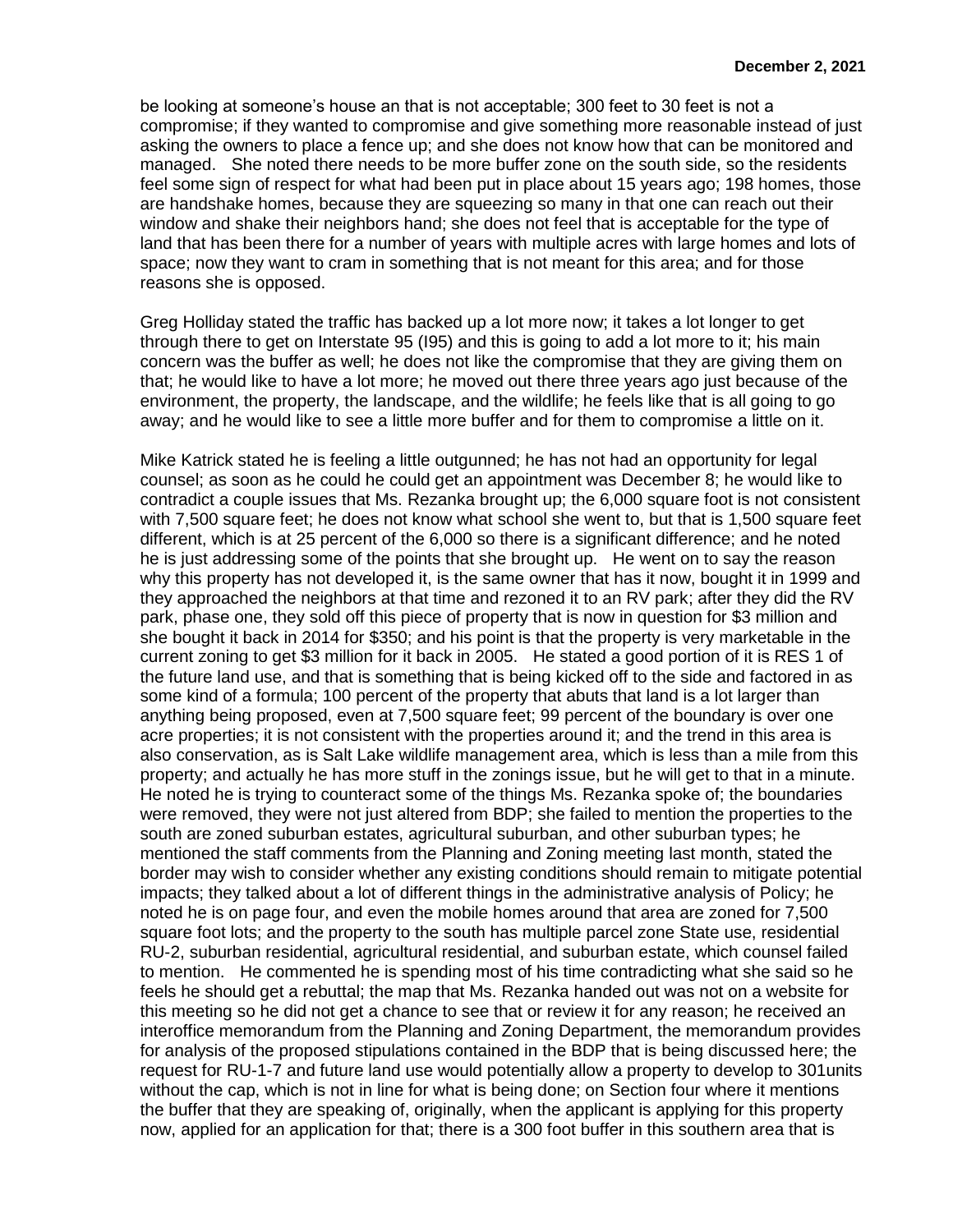being spoken of, and has everybody's attention; when they rezoned it to RU-1-11 in 2005, people met with them and agreed to remove the 300-foot and they were going to put eight one acre homes there, at 2,200 square foot homes to help the transition from the properties to the south; he noted all the properties to the south are one acre or larger; and someone who spoke for Heather Calligan, mentioned they had to leave the one-acre lot; he noted this is from County Commission meeting from 2004; they left lots on line four, the south property, with a minimum of 2,200 square feet to replace the 300 foot buffer to assist in the transition from the smaller homes to the larger homes south of it; and it is not consistent with this property in any way, shape, or form; and it is pretty much a stretch to go RU-1-11 for where it is at. He mentioned he would like to come up and speak again if that is absolutely possible because he spent half of his time rebutting what the attorney spoke of which is not correct facts.

Ruth Sorrell stated what nobody has properly addressed about this property is, and it shows on the map in the back on 1a, is this is definitely historic land, historic swampland; it has been swampland and noted so since 1845; when Sherwood was beginning to be developed in the mid-1950s, if there were the environmental laws and restrictions that there are now, there is no way that land would have ever been drained with those labyrinth of ditches to put Sherwood there; it would not have been allowed; and what is left of this swamp is this land that is being discussed. She went on to say she lives downstream from this and nobody has discussed that either; those ditches drain into current wetlands, and she has a map of it; the FEMA flood zone map, shows those ditches drain back into there; she has spoken with St. Johns River Water Management District (SJRWMD) and she was assured that they will not be allowed to have any additional drainage drop into those ditches because, in doing so, it will flood properties, ruin agricultural businesses, and it will flood additional State-protected lands, which is illegal in itself, not that damaging home owner's properties should not be enough. She continued by saying there are Gophers there, probably Scrub Jays seeing how the County saw fit to protect the property just on the other side of Sherwood, in 1999; this is just on the other side, but they are going to put 200 homes there; in her rough estimation, 70 percent of that property is aquifer recharge area; she asked if the Board knows how many people live on wells out there; and she noted when they start doing the top of that and they mess up that whole aquifer recharge area to build their big massive reservoirs to contain the water on that property for 50 to 100 year storm events, she asked how that will change the water to the aquifer. She mentioned the City of Titusville has protected land less than one mile from there; she asked how that will affect the City of Titusville supplying an entire city when the aquifer starts being changed; she noted it can no longer recharge there; she inquired how many people are going to have debris in their wells, leeching, salt water intrusion; she mentioned talk about property value drop, how can one sell something when there is no water there; the only way to combat the drainage to prevent property damage from everybody who lives along that wetland area, all the way down SR 46 is to build storm retention ponds; and in order to do that one has to damage the aquifer recharge area, which she was assured by Mr. Jennings, SJRWMD, was really not what they are supposed to do. She explained in mitigating that land, they would have to find soils matching the exact soils on that land; she asked what good is that doing the citizens if they cannot have water; she asked if people are going to have to pay the County to come out and finish running the lines to everyone's homes; she asked about the animals, the cows, hogs, and the agriculture; she noted she is raising fourth generation Floridians on the property she lives on that was homesteaded almost 100 years ago; she asked if she is going to have to sell it or move out; she mentioned they have the State that takes it from behind because they say it is so valuable to be preserved and there are developments in the front because they are not that important either; and she asked where does the agriculture go and who protects them. She noted 198 homes and damaging an aquifer and all the protected animals that are on there, that does not do any citizen any good; the only person who benefits from that is a land owner selling the property and the developer pocketing the money from building it; when they built that exit onto Turpentine Road for the back of that subdivision, the County is the one that will be stuck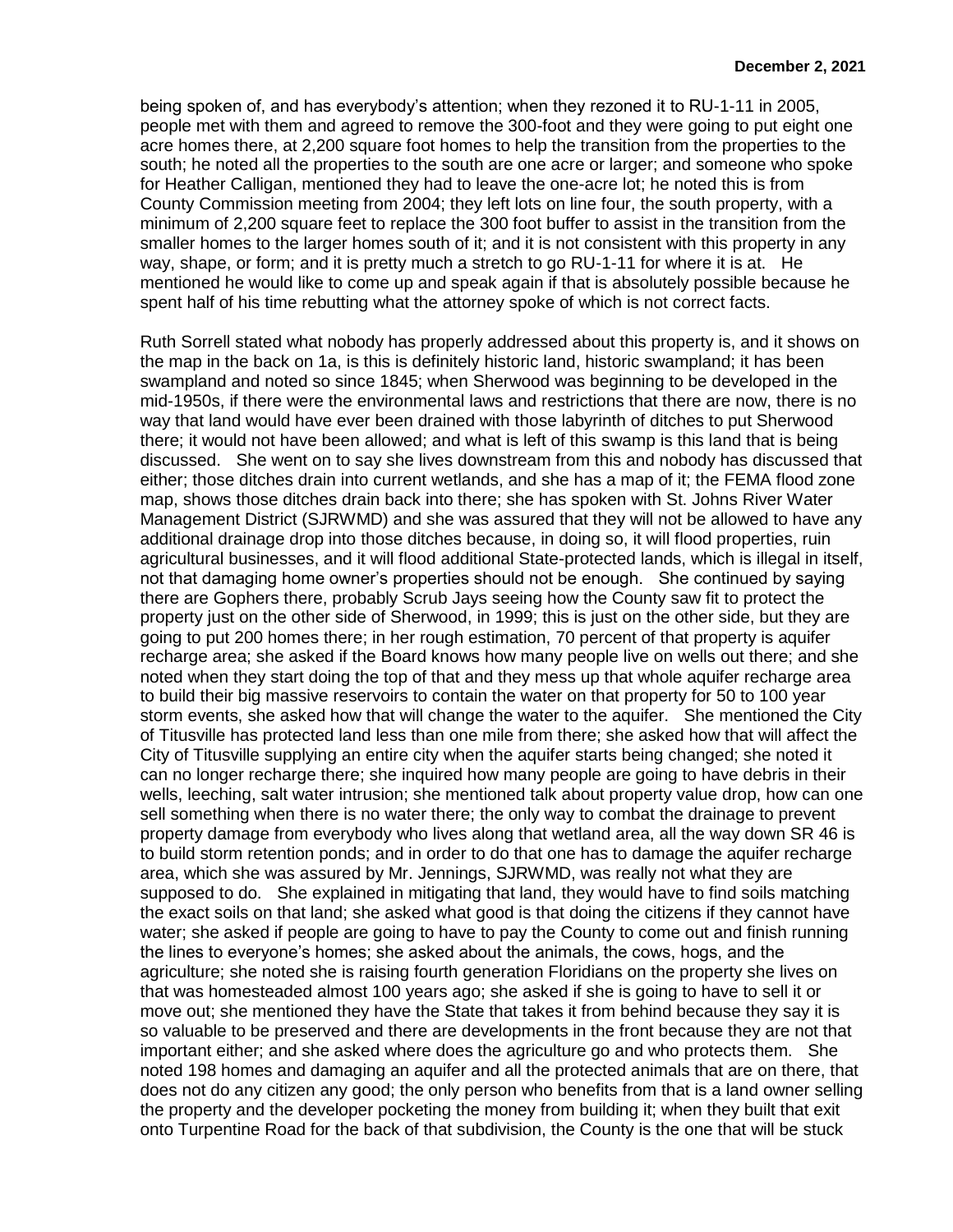putting in culverts on Turpentine, red lights, and sidewalks because that is not going to be included in there; and the homeowners who did not want it in there in the first place, that are paying the price for it to be there, are going to pay to upgrade the area because it is there. She added to her that is hardship being placed on the citizens and she is asking the Board to not do that to them.

Ms. Rezanka stated she would like to explain a few things that she apparently was not clear on the first time as indicated by Mr. Katrick; pointing it out on a map, she stated Ms. Primavere lives up here off of SR 46 and her buffers have not changed at all; they are not changing the number of units that were approved in 2005; the only buffer that is changing is to the south and that is what Mr. and Mrs. Katrick discussed; looking at the BDP from Z11076, which should be in the Board's packet, it is a March 30, 2005 BDP and paragraph four required the conservation easement and the east 1,600 feet into a conservation easement, that was done; the remaining western portion shall have one-acre lots with a minimum acreage of 2,200 square feet and that is what has changed; there is nothing in paragraph four that says anything about a 300-foot conservation buffer along the rest of that south property line; and that is what they asked for, what was in the minutes, what they talked about, and that was back in 2005 and it was not done in the final BDP. She continued by saying paragraph five is the one that deals with the Bar C ranchette buffers, and that has not changed; that is where Ms. Primavere lives; Mr. Katrick obviously misunderstood what she was talking about; the RU-1-11 zoning requires a 7,500 square foot lot; the BDP allowed for homes as small as 5,500 because they were going to use the open space subdivision so they would get reduced sizes of lots; and they are asking for RU-1-7 which would allow 5,000 square foot lots, but they are going to agree that nothing shall be less than 6,000 square feet, which is actually larger than what the prior BDP stated. She explained the RV park, mobile home park, in the Seasons in the Sun, pads are only required to be 2,000 square feet and they are not larger than the 5,000 square feet or 7,500 square feet; there is a variety of zoning in the area, as it has changed over the years, and that was point of her showing the Zoning map; she mentioned Ms. Sorrell said a lot of things, and what they do agree with is there will be no additional drainage into that ditch, they cannot, it is the law, and they know that; no water can be added, they must retain all historical drainage on the property with the development; in fact, speaking with the engineer, they believe some of that flooding will be better because now it is going to be managed and contained; the Gopher and the Scrub Jay issue will be addressed with the site plan, they will either be maintained or mitigated with no net loss; and she does not believe there will be any saltwater intrusion but that is not an issue for zoning, it may be for site plan, but that is pure speculation on her Ms. Sorrell's part. She continued on to ask the Board to approve the Zoning from RU-1-11 to RU-1-7, with a BDP as amended; she advised it was sent to Mr. Katrick earlier today and she hopes he will share it with the neighbors; they will provide Mr. Katrick with the concept plan but it is just to show where the buffers were and to diagram the buffers; and she asked if there are any questions.

Commissioner Pritchett inquired if the water will be City or County or on wells.

Ms. Rezanka responded it is not wells; and she inquired with Mr. Kern and he responded it is County.

Commissioner Pritchett noted she thinks there is still capacity for water on the systems, so that should not cause an issue; as far as saltwater intrusion in that area, she does not think it is going to draw on the wells from where they get their water from; when people come in wanting to make changes, if the Board is not going to vote it through, it has to have a strong reason why it is not acceptable or why it does not agree with surrounding Zoning; the past BDP is what she had to look at; she is looking at surrounding zoning and things that were in the area and what had been agreed upon there; Ms. Rezanka came to her office and went through the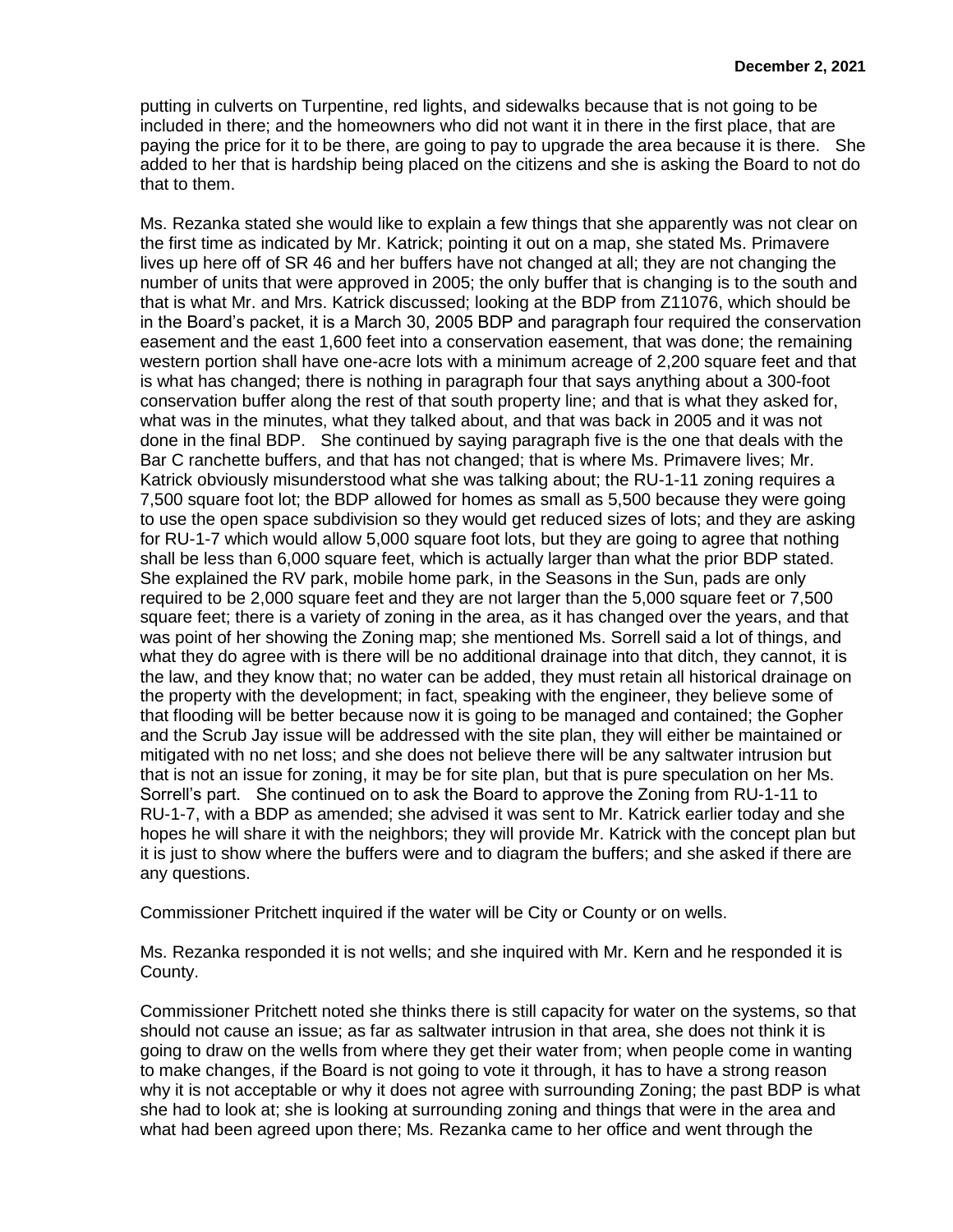presentation; Ms. Rezanka knows through working with her in the past, that she is always going to have a little bit of hesitation, so she is happy that she came back with some changes in the BDP; she had some concern with the Weary Road residents and she put in the HOA that there is going to be an opaque fence behind the houses, so that it will help; plus she added a natural buffer and she loves natural buffers, she thinks it is the best type of buffer to have because it is natural trees and it will still have the natural appearance; and she was talking with the Planning and Development Director, Tad Calkins, about it and that it said the average house size was 1,800 and Ms. Rezanka put in there the smallest house size is 1,800. She mentioned Ms. Rezanka could have had a lot size of 5,000 but she went ahead and made that 6,000; those were two things she was going to bring up today; it is the same amount of houses so she appreciates that the number of houses was not increased; she likes it when houses are clustered and not spread out on land because she thinks it leaves more of the conservation land and more of that property out there to maintain a natural habitat for the animals that are there; and as they do this, they know they have to get through all the storm water, the Gopher tortoises, and all of those things. She stated there is still a lot they have ahead of them to build this; when this is built it is going to make a more positive impact on storm water because they will have to maintain all that on the property and it is not going to spill out to the other properties; the developments that are being done right now are helping the storm water situations greatly with the flooding in these areas that have a lot of wet; this has a lot of wet and she is glad they are not building on the wet or trying to mitigate it; and she would like to hear anything Ms. Rezanka has to say, but she thinks this is as close to one of the best projects they could have come back with for the changes. She reiterated she appreciates the fence that is being put up to protect the neighbors on Weary; the buffers are still in place; she mentioned Ms. Primavere is still going to have a large buffer; she is happy that those big areas of land are going to be undeveloped now and it is going to be more natural in those areas instead of having houses scattered to it with footprints on it; she is probably pretty comfortable right now in supporting it; if the other Board Members have something she would love to hear it; and she noted when they had it there were one acre lots with no buffer restrictions and now there are 30-foot natural buffers and she thinks that is good. She inquired if they still have to do traffic studies.

Ms. Rezanka responded affirmatively.

Commissioner Pritchett noted that will all come out; there is perhaps an opportunity it could just go over and go straight out State Road (SR) 46, but that will be up to them; she thinks that would be a wonderful path out because that road is starting to get some looks from Transportation and Planning Organization as far as widening it and making it more safe for the residents; as these developments come, they are going to see more lights and it is going to slow people down on the roads; and she is thankful for that as well. She advised when the Board is ready she is probably going to vote to approve this.

Commissioner Smith stated the only thing he would like to see added is along the southern property line, they are providing for a six-foot fence.

Ms. Rezanka responded that is in there, in number four.

Commissioner Smith continued by saying he would like to see some wording that whoever owns this property in perpetuity, will maintain that; and he noted he would like to see that in writing.

Ms. Rezanka replied they can put that in the BDP, and that it will be in the declaration of covenants, and specific language in the BDP for that.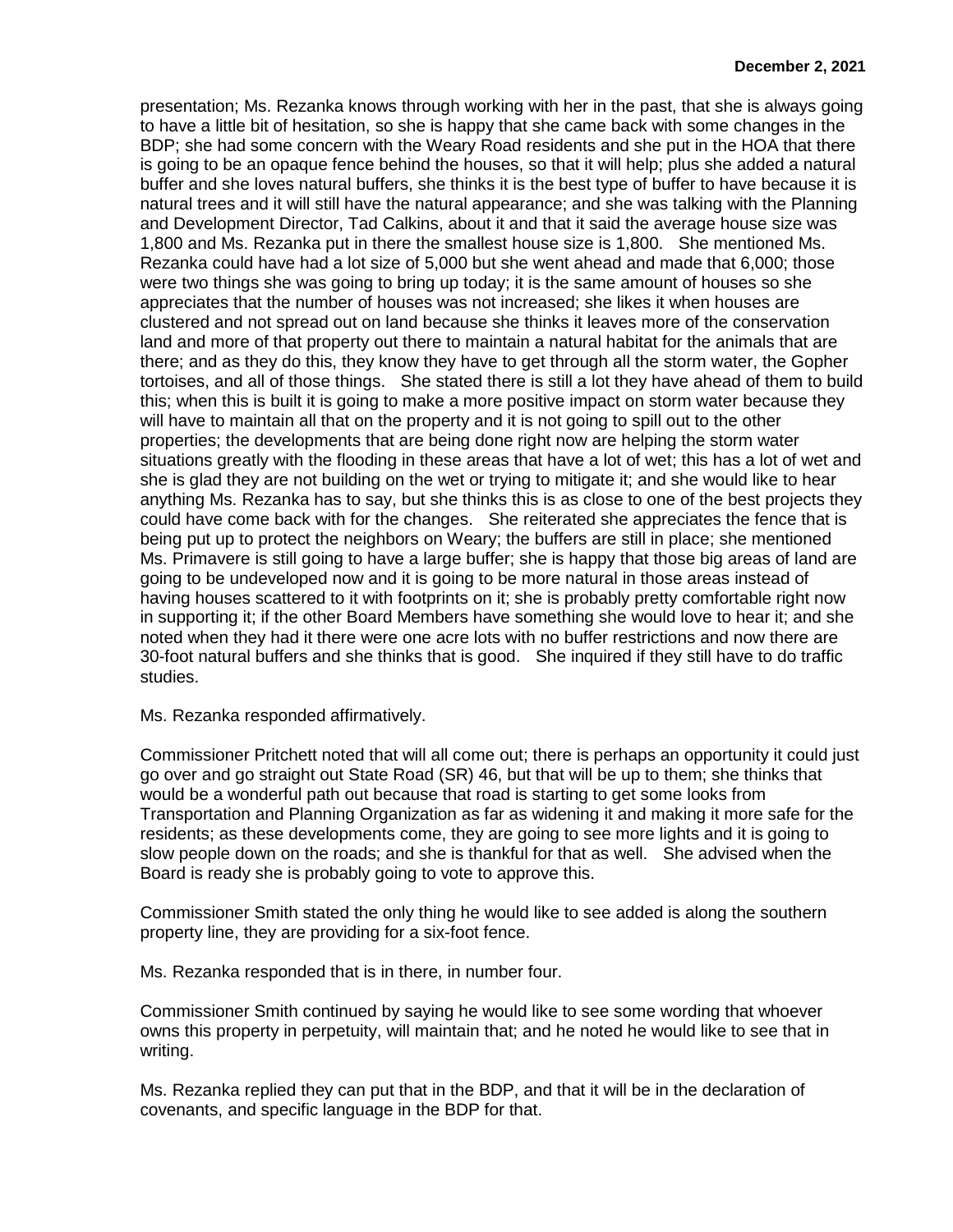Commissioner Smith commented other than that he is good with it.

Commissioner Lober asked if Commissioner Smith would like it to be the HOA or how he envisions that in terms of the specifics of who would be obligated to maintain it; and he explained he is just trying to better understand it.

Commissioner Smith advised his thinking was whoever the owner is.

Ms. Rezanka added which would be enforced by the HOA.

Commissioner Smith stated so essentially it would be the HOA.

Abby Jorandby, County Attorney, noted she just wants to clarify with Ms. Rezanka if the conceptual plan is going to part of the BDP or if it just for this only.

Ms. Rezanka responded in the negative.

There being no further comments or objections, the Board approved the change of Zoning classification from RU-1-11 to RU-1-7, with a BDP as submitted by the applicant at the December 2, 2021 Board of County Commissioners meeting.

**Result:** Approved **Mover:** Rita Pritchett **Seconder:** John Tobia **Ayes:** Pritchett, Lober, Tobia, Smith, and Zonka

# **H.6. Burnett Parrish, LLC (Javier Fernandez) Requests a Change of Zoning Classification from RU-1-9 and RU-2-10 to all RU-2-10 (21Z00031) (Tax Account 2409609)**

Chair Zonka called for public hearing on a request by Burnett Parrish, LLC for a change of Zoning classification from RU-1-9 and RU-2-10 to all RU-2-10.

Jeff Ball, Planning and Zoning Manager, stated Burnett Parrish, LLC requests a change of Zoning classification from RU-1-9 and RU-2-10 to all RU-2-10 for 21Z00031, tax account number 2409609, located in District 1; he pointed out in the Board's packet there is a concept plan that Mr. Fernandez is preparing; and he wants the Board to know that staff has not vetted that to make sure it is in conformance with the County's Regulation and Codes.

Javier Fernandez stated he is in attendance on behalf of Affinity Capital, which is the contract purchaser of this 35-acre parcel; he knows there is a long Agenda and he can go through the presentation that he has prepared or if the Board prefers he is happy to take questions; and he will leave that to the Chair's discretion.

Commissioner Pritchett stated she studied this; it is for affordable housing; she thinks it looks like a good fit; and she does not know what Mr. Fernandez wants to do about the presentation but she thinks it is a good project for the area.

Mr. Fernandez noted he will just take questions.

Commissioner Tobia asked if he is the Javier Hernandez that is in the Florida House of Representatives.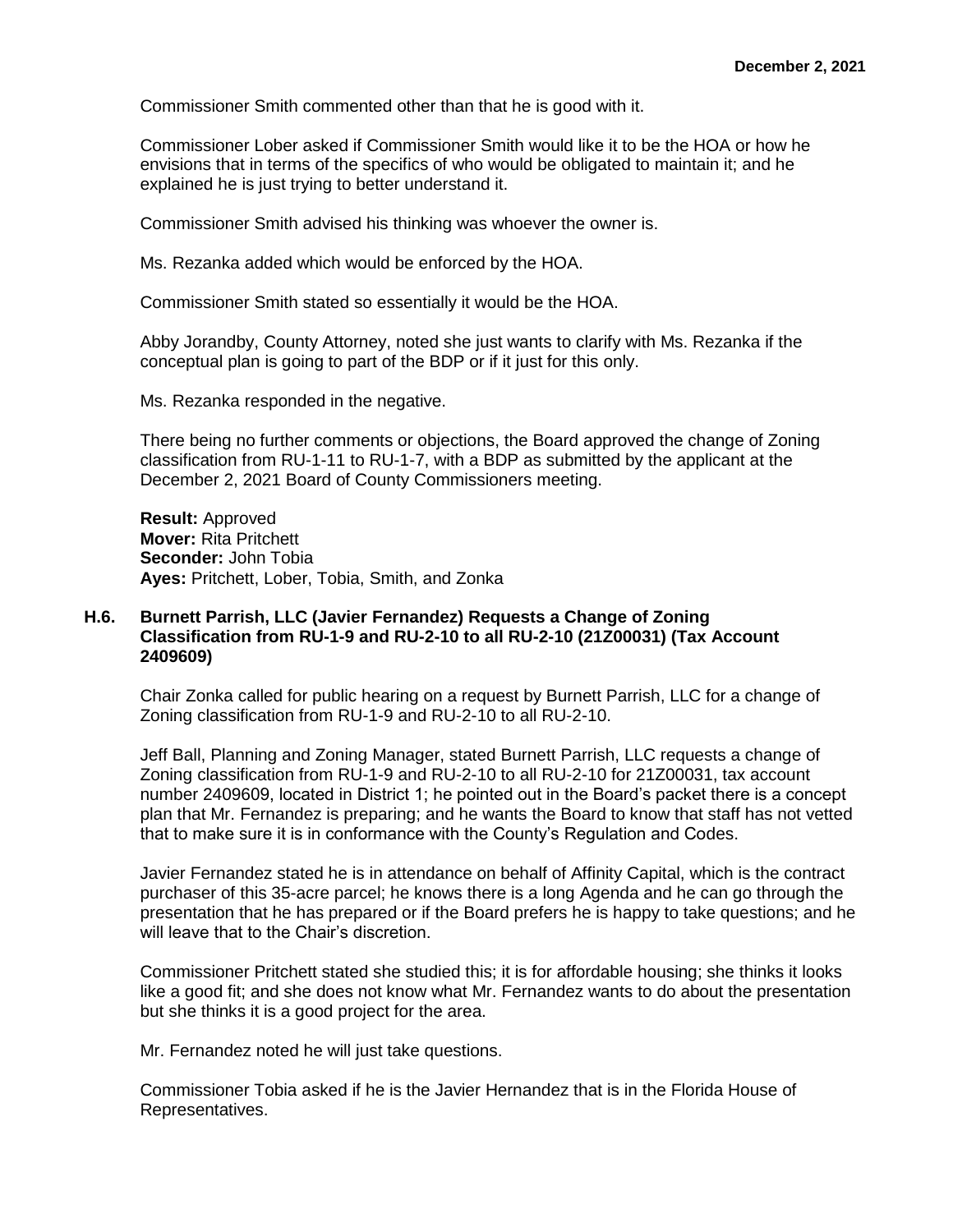Mr. Fernandez replied he was a former member of the House.

Commissioner Tobia asked when he was a member.

Mr. Fernandez replied 2018 through 2020.

Commissioner Tobia thanked him for his service.

There being no further comments or objections, the Board approved a request by Burnett Parrish, LLC for a change of Zoning classification from RU-1-9 and RU-2-10 to all RU-2-10.

**Result:** Approved **Mover:** Rita Pritchett **Seconder:** Curt Smith **Ayes:** Pritchett, Lober, Tobia, Smith, and Zonka

# **H.7. Perrone Properties, Inc. and Curtis R. & Sharon E. Davis (Javier Fernandez) Request a Small Scale Comprehensive Plan Amendment (21S.06), to Change the Future Land Use Designation from RES 4 to RES 15 (21PZ00062) (Tax Accounts 2424006 & 2424007)**

Chair Zonka called for public hearing on a request by Perrone Properties, Inc. and Curtis and Sharon Davis for a Small Scale Comprehensive Plan Amendment to change the future land use designation from RES 4 to RES 15.

Jeff Ball, Planning and Zoning Manager, stated he will read into the record Items H.7. and H.8. together as they are companion applications; he advised the Board they will have to make separate motions the Items; Item H.7. is Perrone Properties, Inc. and Curtis R. and Sharon E. Davis requests a Small Scale Comprehensive Plan amendment (21S.06) to change the future land use designation from RES 4 to RES 15 (21PZ00062), tax account number 2424006 and 2424007 located in District one; Item H.8. is Perrone Properties Inc., Curtis R. and Sharon E. Davis request a change of Zoning classification from AU to RU-2-10; application Number is 21Z00032, tax account numbers 2424006 and 2424007, located in District 1; and Mr. Fernandez has a concept plan that is being presented, however, staff has not vetted it to make sure that it is in conformance with County Codes and Regulations.

Commissioner Pritchett advised she read through this; and she asked if he would have to do some work on the traffic.

Javier Fernandez responded affirmatively; he stated they are just at the beginning of the process; they will have to go through subdivision engineering; and they anticipate that Pluckebaum Road will require some substantial upgrades.

Commissioner Pritchett stated that is wonderful; she thanked him for working to bring some affordable housing; and she thinks it also looks like a good project.

Mr. Fernandez replied they are excited about the opportunity; in the event that the Board decides to move this forward, he would like to let the Board know it has a really great staff as he has not done business in Brevard County before; the Planning and Zoning staff has been extremely helpful; and Working with Mr. Ball and his staff has been a pleasure.

There being no further comments or objections, the Board Adopted Ordinance No. 21-27, approving a Small Scale Comprehensive Plan Amendment (21S.06) to change the Future Land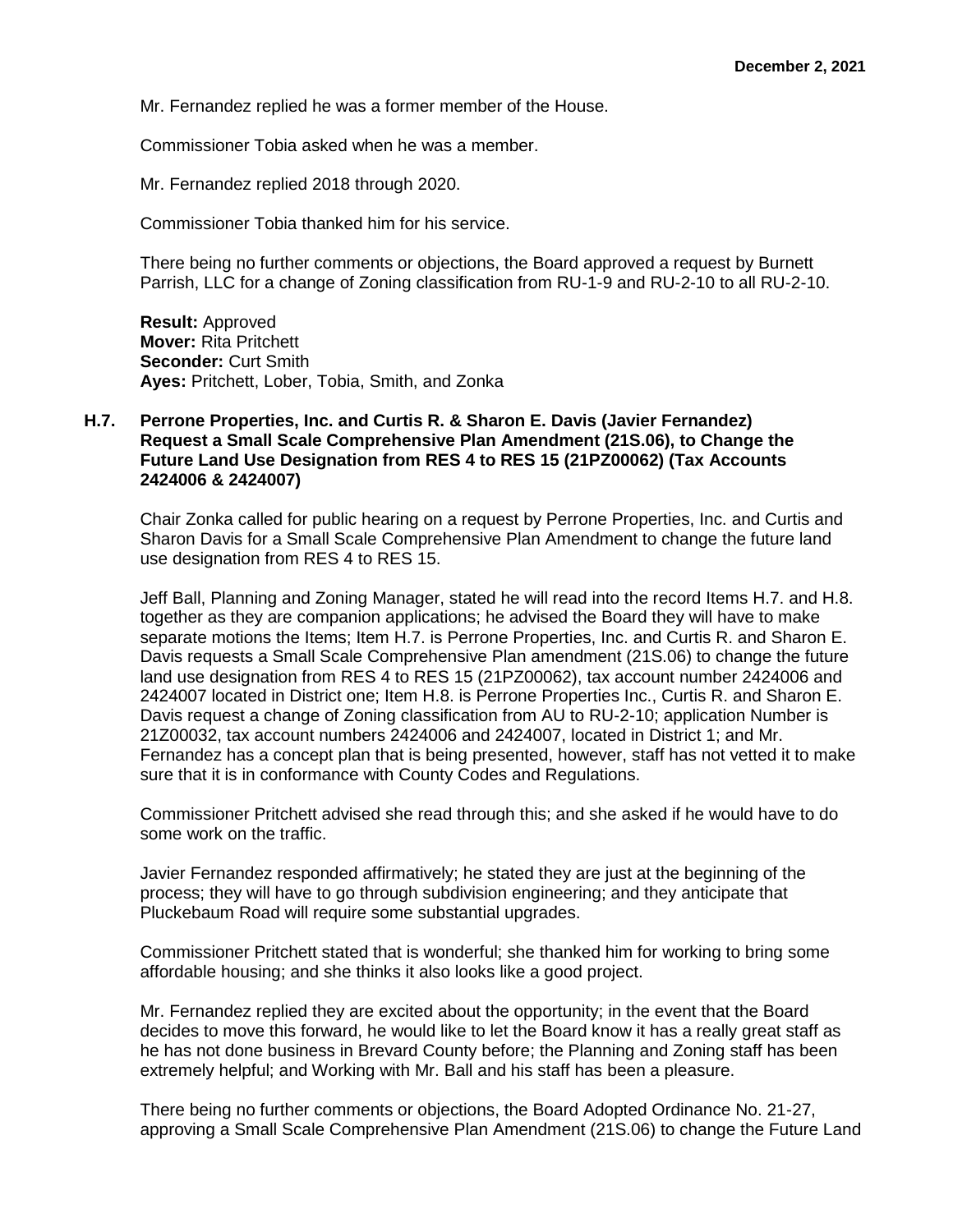Use designation from RES 4 to RES 15.

**Result:** Adopted **Mover:** Rita Pritchett **Seconder:** Bryan Lober **Ayes:** Pritchett, Lober, Tobia, Smith, and Zonka

# **H.8. Perrone Properties, Inc. and Curtis R. & Sharon E. Davis (Javier Fernandez)**  R**equest a Change of Zoning Classification from AU to RU-2-10 (21Z00032) (Tax Accounts 2424006 & 2424007)**

Chair Zonka called for public hearing on a request by Perrone Properties, Inc. and Curtis and Sharon Davis for a change of Zoning classification from AU to RU-2-10. Chair Zonka inquired if staff thought there was anything that needed to be in place or added to the motion.

Jeff Ball, Planning and Zoning Manager, explained that part of the process is, or the next step is they will have to come in for a site plan; and that will be reviewed through all the Departments, Engineering, Public Works, and Fire to make sure that it is in conformance.

There being no further comments or objections, the Board approved a change of Zoning classification from AU to RU-2-10.

**Result:** Approved **Mover:** Rita Pritchett **Seconder:** Bryan Lober **Ayes:** Pritchett, Lober, Tobia, Smith, and Zonka

# **H.9. James Eric Preece, Trustee (Kim Rezanka) Requests a Change of Zoning Classification from RU-1-11 to RU-2-12 (21Z00033) (Tax Account 2731687)**

Chair Zonka called for public hearing on a request by James Eric Preece, Trustee, for a change of Zoning classification from RU-1-11 to RU-2-12.

Jeff Ball, Planning and Zoning Manager, stated James Eric Preece, trustee, requests a change of Zoning classification from RU-1-11 to RU-2-12, application 21Z00033, tax account number 2731687, located in District 5.

Chair Zonka commented she is sure the Board's offices were inundated with emails and it is because it was basically pushed by a few very motivated people, which she does not begrudge them as it is part of the process; she would caution because there was some information that may not have been correct; she asked that the Board be open-minded; she has one public comment card if that is any indication how email is sometimes easy send; she included that with the packet; and she talked with Ms. Rezanka on Tuesday about this Item and again today. She added she wanted to see if the applicant would be amicable to some possible changes.

Commissioner Lober stated he just wanted say with respect to the emails that were received, he actually took the time to read through all of them; it was not that there was an issue with their having reached out to him, but in terms of the criteria that the Board is obligated to consider, there was really an absence in the vast majority of the emails of anyone even touching on it; while it may pull at the heart strings to a degree when he has to look at consistency and compatibility, it really was not mentioned in a lot of what he has seen; and there was a lot of speculation, a lot of conjecture, but not really much in the way of solid assertions that would give him the specifics that, even if he assumed were true, would give him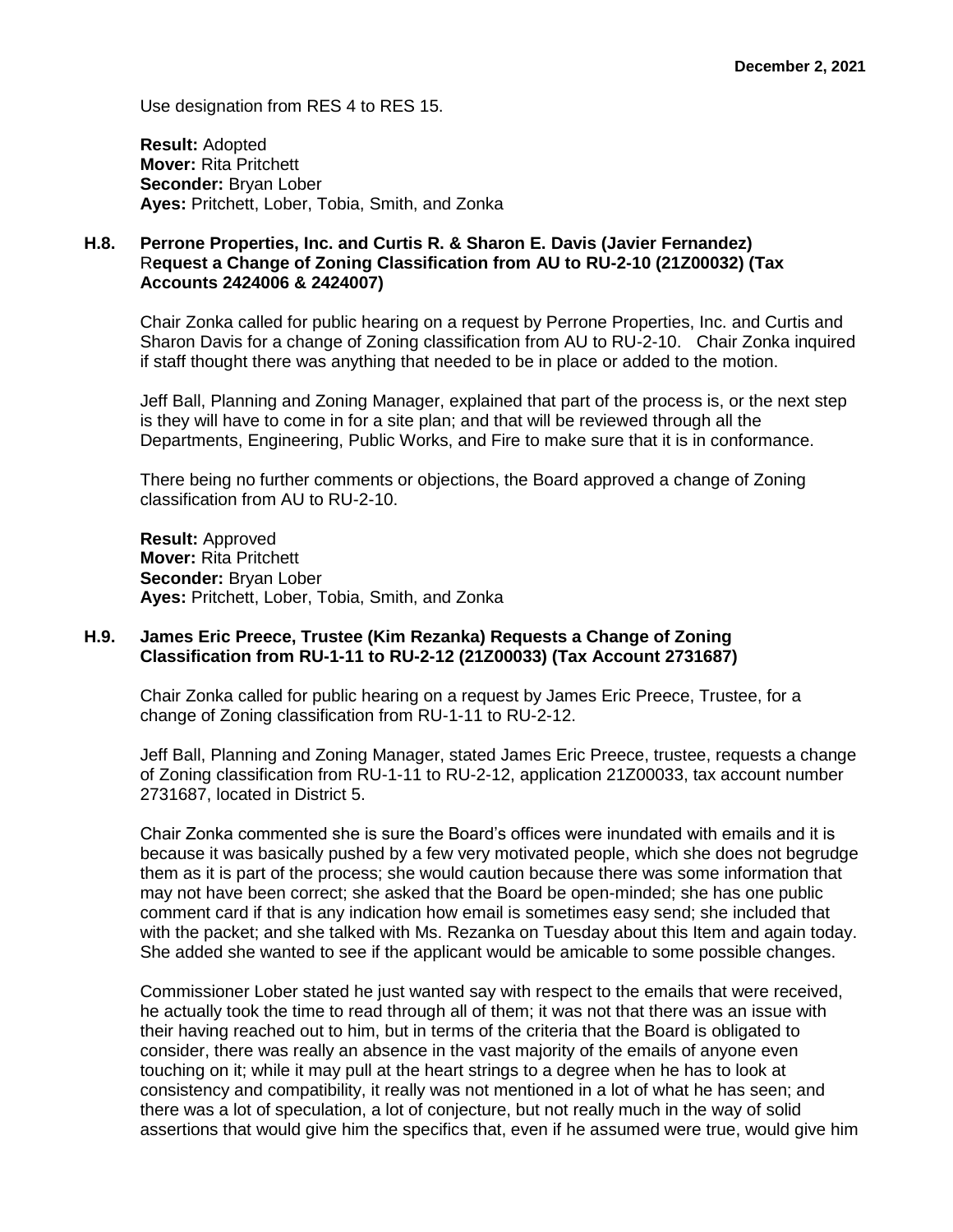a basis to side the way they want him to side.

Kim Rezanka stated she came under the application for a triplex, but her client has agreed today in order to try to alleviate some current concerns, that he would do a duplex, two units; he would like one to go into Franklyn and one to go onto Grosse Pointe; he is going to live in one and he is going to sell to another that has children; he does not want to limit the other owners; they are going to do them in a condo fashion because they are not going to do a plat and it is not going to be a town home; there would be deed restrictions, however, he is not sure what they are planning to do, but he knows they plan to live in it; in order to go forward, if that would alleviate some of the people's concerns, he would do a duplex with one entrance on each side; and that is all he is willing to agree too at this point. She advised if that is not acceptable she can go through the entirety of her presentation with the comprehensive plan, the ordinances, and all of the speculations; she went through all of the emails, the duplicates, the triplicates, the redundancies, the catastrophizing, the social media, the mayor getting involved, the next door app, the nefarious people that are going to live there, and there were comments here where when she has done North Merritt Island and she has not seen the comments like this before; it has been interesting, what she thought was completely compatible with a triplex based upon the size of the units and the sizes next door to it, and she was surprised by the outcry; she believes it was social media from the mayor; and she will look to the Board. She reiterated she has a long presentation; she knows there are some conditions that the Board thought would be acceptable but they are not to her client; she can either go forward, they can table and try to work it out, she does not want to do that because it will kill more trees with the other 100 emails; but, she would like to go forward limiting it to two and a Binding Development Agreement (BDP) with one entrance on each road.

Chair Zonka inquired if Ms. Rezanka said her client was not agreeable to some of the things that they had discussed earlier; and she asked if her client was not agreeable to putting restrictions on that home to not be a resort rental; and she thinks that was a legitimate concern.

Ms. Rezanka responded it is a legitimate concern, but the Board just passed the private property rights element; this is RU-2-10, RU-2-15, RA-2-6, condos, there is everything around it in a RES-15 so it is an appropriate zoning for the area; he is not planning to do it, but he is not willing to limit an ownership to someone else whom he plans to sell to; he actually had two people ready to buy two units and now he is only going to have one; and there was another condition referenced that they did not understand what it meant.

Chair Zonka stated they did not have a similar residential look.

Ms. Rezanka responded she does not know what that means; and it is going to look like what is in the neighborhood.

Chair Zonka advised she will have to see whatever the Board decides to do.

Commissioner Lober stated he is really going to heavily lean on her because as the trend has been, he can count on one hand how many times he has done differently that the district's Commissioner whom the project falls or the rezoning request falls; this is one he is really going to lean on the District's Commissioner for; however, he would suggest, if she wants, that he is amenable to doing it as well; and if they wanted to table it, and he is not saying it should or should not, he is fine doing that, but if one decides to make the motion to table which he will happily second, he would ask if the Board is able to see a conceptual plan when it comes back or preferably before that, if that is something the Board is interested in; and if the Board is ready to vote on it tonight, then he is ready.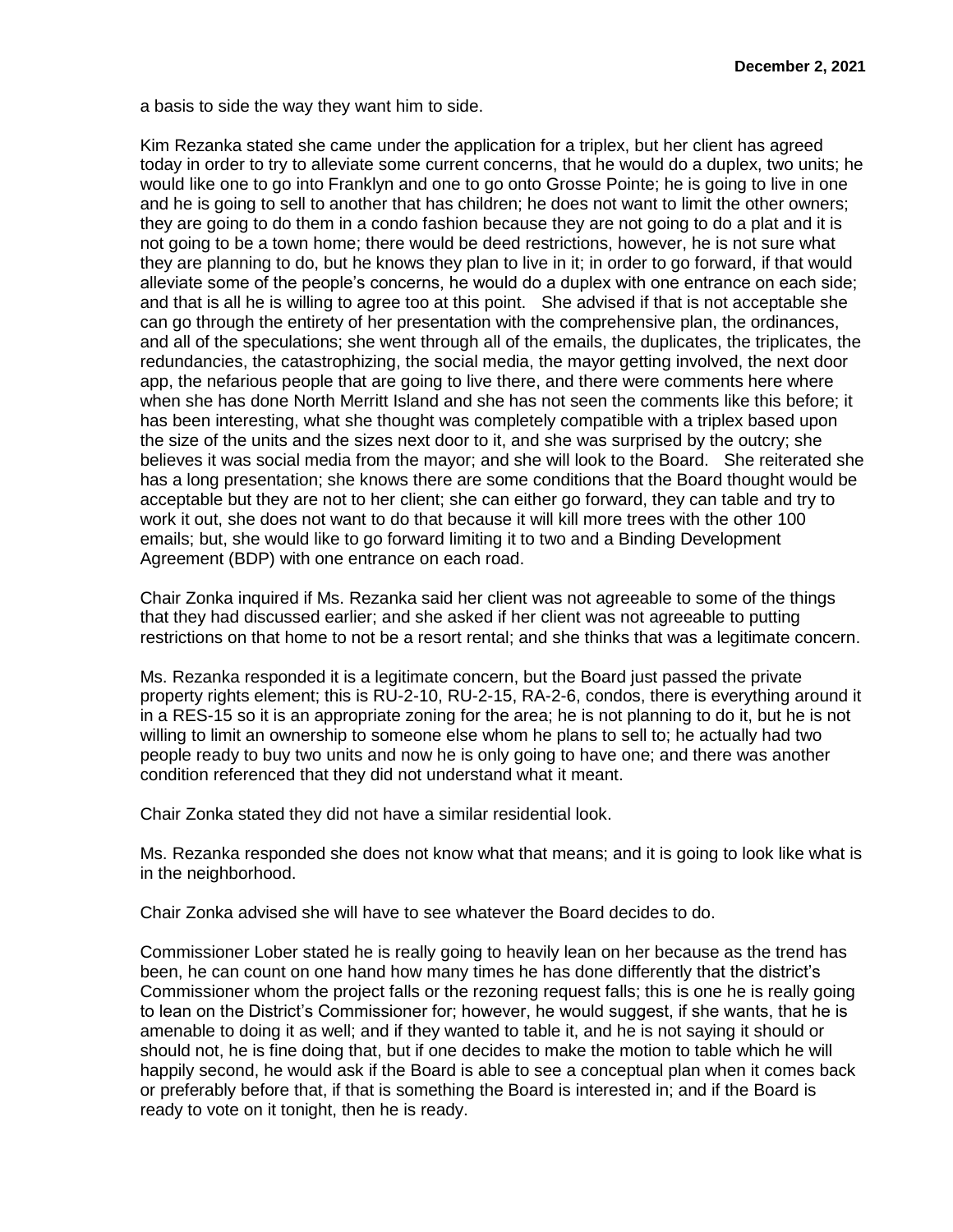Chair Zonka advised she wants to hear from the public.

Diane Burnett stated she really does not know what to say; she talked to the people in the neighborhood and went on the streets; they thought they would have a chance, but they do not have a chance and they do not have any money; she advised they do not have the presentations that all these people seem to have; she just talked to people and asked them to call or email because she was told that was the process; and they got real excited and she did as well. She continued on to say she thinks she was naïve when people told her it was a done deal and the Board is for pro-growth and they really did not have a chance; she went ahead and started, not having the resources, but they talked to different people; the only thing they have is living there, seeing and being there each day; this is a retirement community and there are people who work, daycares, schools, and they see this traffic every day; they see children walking this road; she has only lived here nine years and she bought here for this particular area; and now to see it changed, this is right across from her on Grosse Pointe, and she will hate to see it change when they have never heard exactly the plan. She went on to say it would be a triplex which she does not agree with; she definitely does not agree with the second and third stories that she was told that it would be; she only found one person in the area that was for the multi-family; that person happens to be a land developer; and she was quite shocked at that, however, she understands. She added the people want growth but they do not want this type of growth in the area; she hates to go back to her neighbors, she would have hoped that the Board would listen to what the people have to say and their emails; they could not hire an attorney; and she asked the Board to take that into consideration and this area for what it is. She noted they are close to the beach but they are not exactly on the beach, so that makes a difference too; please take the people's opinions, phone calls, and emails because this was a lot for them to do; she was really proud of the people who have called or stopped her on the road to say they had sent theirs in; she has enjoyed researching and going into the community; she has learned so many things; she actually thinks people should do this more; she was happy to see all the people there; she saw a lot of names and did not know their faces until coming here; and she advised it is difficult to try to get information as they were lacking plans, and the people had no idea what was going on. She commented when people do not have all the technology and resources it is very difficult; also with the money; she thanked the Board and she again asked the Board to please consider the people who have called and emailed; she does not know if the Board has spoken to anyone; and she advised she does not know the entire process.

Commissioner Tobia noted it sounds like this has dropped from a triplex to a duplex; and he advised when he looked at it before this meeting it was a triplex so it has been cut down to a duplex just now.

Ms. Burnett asked if he said that it was down to a duplex.

Commissioner Tobia advised yes it is down to a duplex and that was what was agreed to.

Ms. Burnett inquired if it will be a single level.

Commissioner Tobia responded he does not know; this was a change that just happened here; he would argue that the people have been very effective to go from a triplex to a duplex; and he asked if that changes her opinion on it.

Ms. Burnett inquired where they would be on the frontage and where the driveways would be entering, on Grosse Pointe or Franklyn.

Commissioner Tobia advised from what he heard from the applicant there would be one on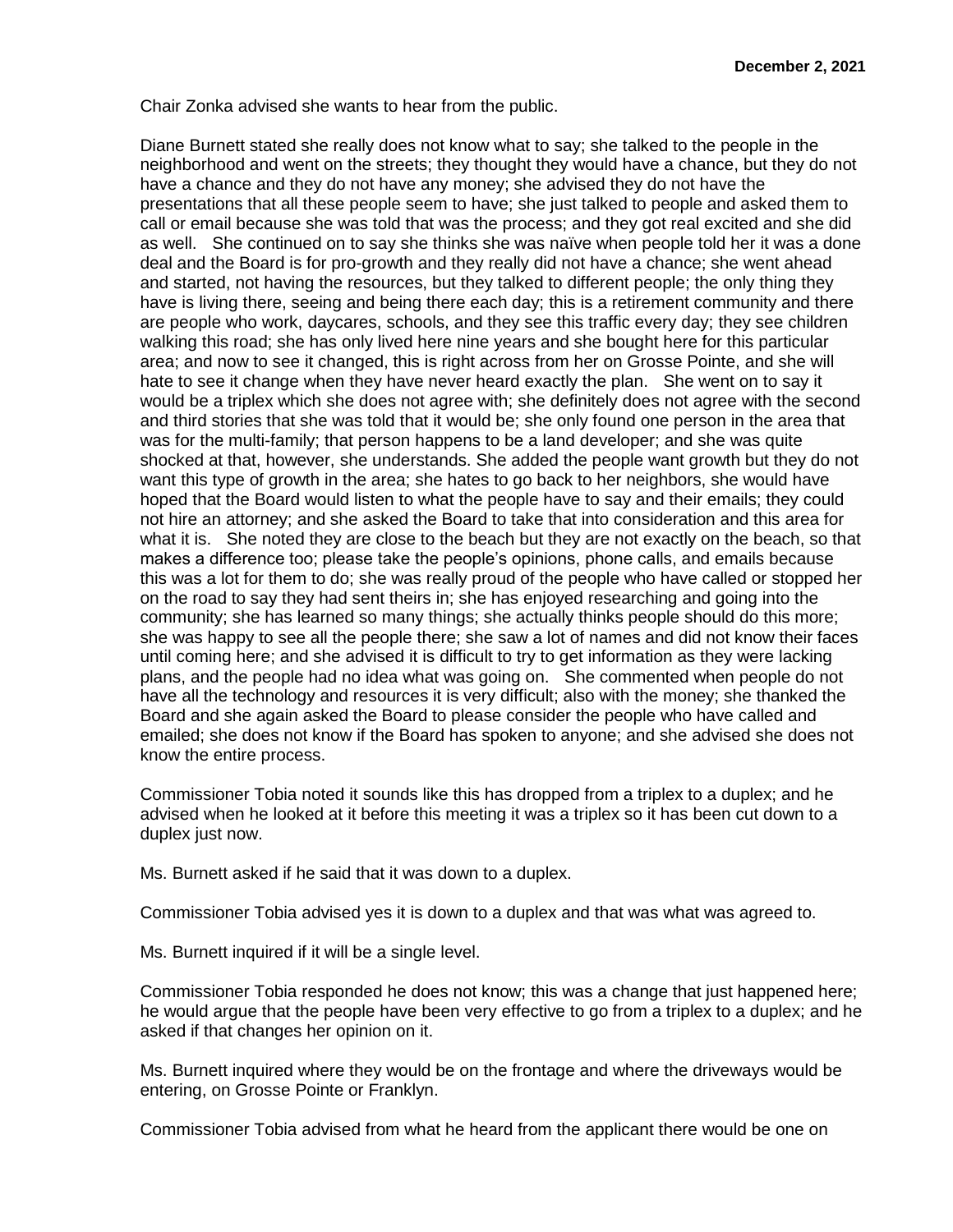Grosse Pointe and one on Franklyn.

Ms. Burnett advised that is still affecting the area a lot.

Chair Zonka noted that is two families, one family per driveway.

Ms. Burnett asked if it is going to be one duplex.

Commissioner Tobia advised one duplex, two domiciles, two families.

Ms. Burnett inquired if the duplex means there would be a person living here and a person living here.

Chair Zonka responded affirmatively.

Ms. Burnett inquired if it would be one driveway going toward Franklyn.

Commissioner Tobia and Chair Zonka responded affirmatively.

Ms. Burnett asked if there would be one towards Grosse Pointe.

Commissioner Tobia responded affirmatively.

Ms. Burnett inquired why there would be one towards Grosse Pointe if it is just one duplex.

Chair Zonka explained it is because the people of Franklyn would be just as upset if both of those driveways were dumped on Franklyn; and that is a compromise of alleviating any concerns about traffic, which she is not sure those are warranted, considering it is one family coming and going on each driveway.

Ms. Burnett noted when it is said multi-family, from what she has experienced since living there, and multi-family is still a duplex…

Chair Zonka explained it is not an apartment complex.

Ms. Burnett noted in one duplex there may be three adults or more; and what she has seen on her street is that in one part of the duplex they can have about five cars or more.

Chair Zonka noted that could be the same in a single-family residence that is 900 square feet; and they cannot tell people how many cars they can have, just to be fair.

Ms. Burnett responded that they are parking along these streets.

Chair Zonka and Commissioner Tobia advised that is a Code Enforcement issue not a Zoning issue.

Commissioner Tobia mentioned he is just trying to find out if anything will make Ms. Burnett happy or if she just wants it natural.

Ms. Burnett responded yes the duplex is better.

Commissioner Tobia thanked Ms. Burnett for participating.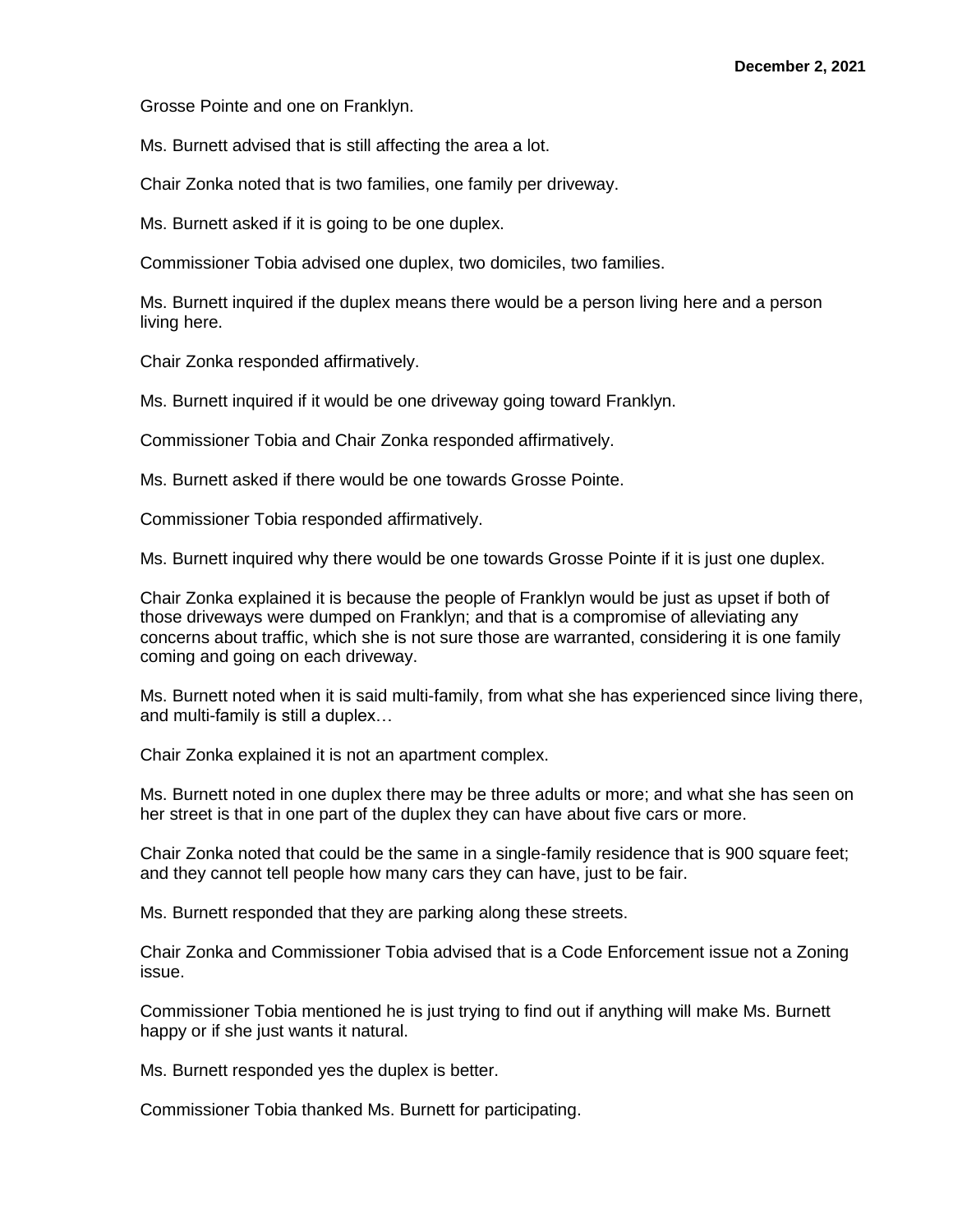Ms. Burnett noted she can go back and tell people the Board listened.

Commissioner Tobia stated not him, he voted for three units; there are seven plexes and when Ms. Burnett moved into that neighborhood there were other plexes, it is not unusual, in fact Ms. Rezanka has never cut a compromise in her life; and all of the sudden she cut a compromise, therefore, he would argue that Ms. Burnett's actions had a great impact.

Ms. Burnett advised Grosse Pointe is the narrowest of the streets; she tries to put the information out there for the Board; and there is not a line dividing the sides or anything.

Commissioner Tobia thanked Ms. Burnett again for participating; and he stated he thinks she received a win.

Commissioner Lober stated he appreciates Ms. Burnett coming up, voicing her opinion, and being respectful because that is certainly the way to do it; he wants to touch base on something Ms. Burnett mentioned earlier as far as the Commission being pro-growth; he does not know that it is pro-growth so much as it is pro-property owner rights; it is pro-property owner rights within reason; to him it comes down to really two things, the consistency and the compatibility; and when someone is looking at the properties that abut that property and the nearby properties, he has to look to see if it is consistent and if it is compatible with that. He added any of the comments he gets, if he receives 1,000 comments from 1,000 different residents, if what they say does not go toward consistency or compatibility he is not allowed to consider it; it is one of those things where it is this proposal, another proposal, or all of the proposals that he has to set aside his personal opinions and look to see whether it is consistent and compatible; and if it is he has to support it, and if not he has to oppose it. He commented for anyone who tries to impact minimize the impact or the group that Ms. Burnett was involved with had, going from a triplex to a duplex is huge; when he spoke with Ms. Rezanka he told her he had some qualms about the triplex and that, had she gone for a duplex, he thinks it would be a far harder argument for the Board to make if it was not consistent and compatible; with a triplex he thought there would be an argument both ways; he thinks it is a pretty reasonable outcome; he explained he lives one lot off from the river and the lot next to him was just sold and he is going to lose his river view; he cannot do anything about it; he does not want them to build, but it is not his lot and he cannot tell them not to do it; and he knew it was going to come someday. He noted when there is vacant land somewhere, it is not unforeseeable that someone is going to monetize it at some point especially when other land gets more expensive or less available; and he thinks the Board is in a place where there may be a motion ready.

Ms. Burnett responded the duplex would be fine and she can see his point; she was concerned about the second and third story; her people would not be able to see the space launches; and she thanked them for not having the second and third story. She continued by saying she knows that is not important but they were also afraid of the privacy; her bedroom faces the street and the second and third story make a difference in the privacy; and she appreciates them changing it to a duplex, an entrance driveway to Franklyn and one to Grosse Pointe.

Commissioner Lober commented it sounds like Ms. Burnett is getting some of that.

Chair Zonka advised Ms. Rezanka that she needs to clarify that they are not agreeing to not do a two-level unit.

Ms. Rezanka noted they are not doing a three-level for sure; and this has not been engineered and now the whole plan has changed.

Chair Zonka inquired if Ms. Rezanka's client is still not willing to put a deed restriction on there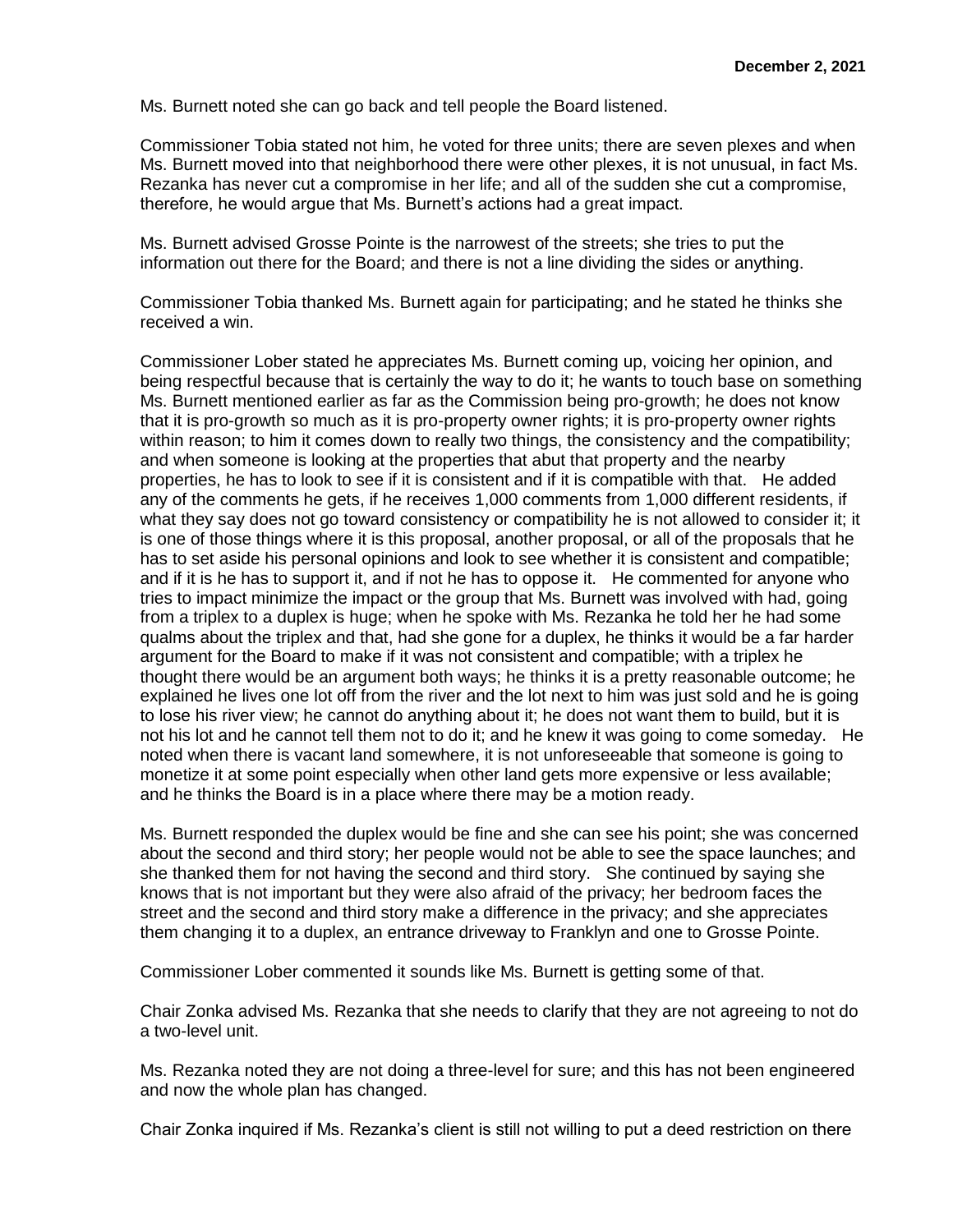for short-term rentals.

Eric Preece stated if the Board looks at the map on page four it will see that there are many units and businesses that are right within a few hundred feet of this; Ms. Burnett lives in a duplex and in a 28-unit complex; looking at the bottom there is another 48-unit complex and a daycare on this street; it is his understanding that air bnbs are not allowed in the County; and he does not plan on doing that. He noted that in five or 10 years from now he does not want some deed restriction on the property, he does not think it is warranted; and it is not something he intends to do but he does not think they should say it is not something that can never be done because what happens when five years from now all the neighbors are doing it.

Ms. Rezanka advised she thinks the answer is no.

Chair Zonka mentioned she got that, she just does not know that it is going to go his way; and that is the concern she has.

Ms. Rezanka advised she needs to go through her full presentation so if it goes the wrong way she can be prepared for what she has to do.

Commissioner Lober mentioned he thinks this is highly abnormal but highly abnormal does not mean it is impermissible; there could be a Binding Development Plan (BDP) that restricts a particular activity to a set point in time; he does not know if that gets the Board anywhere, but it is a potential if anyone is interested.

Chair Zonka mentioned the property owner can always come back to the Board and ask to lift that restriction as well.

Commissioner Lober agreed.

Chair Zonka asked if Commissioner Lober wants Ms. Rezanka to answer the question on the time limit.

Commissioner Lober replied if it matters to Chair Zonka, otherwise, he is just trying to throw it out to see if it helps.

Chair Zonka asked the County Attorney, Abigail Jorandby, if the applicant could come back later and ask for it to be lifted.

Attorney Jorandby responded absolutely.

Chair Zonka clarified that in 15 years, if the applicant wanted to come back, he could if everything around him is all of a sudden short-term rentals; she stated she knows that is the majority of the emails that she receives as far as citizen complaints; it is not just unique to Franklyn; and she just wants the applicant to know that.

Commissioner Tobia stated his suggestion would be to do the opposite, if this gentleman says he is not going to do it for five years, then why not terminate that activity or deed restriction after five years, if that is something that can be done.

Chair Zonka asked Commissioner Tobia if he is saying to have it sunset.

Commissioner Tobia responded affirmatively.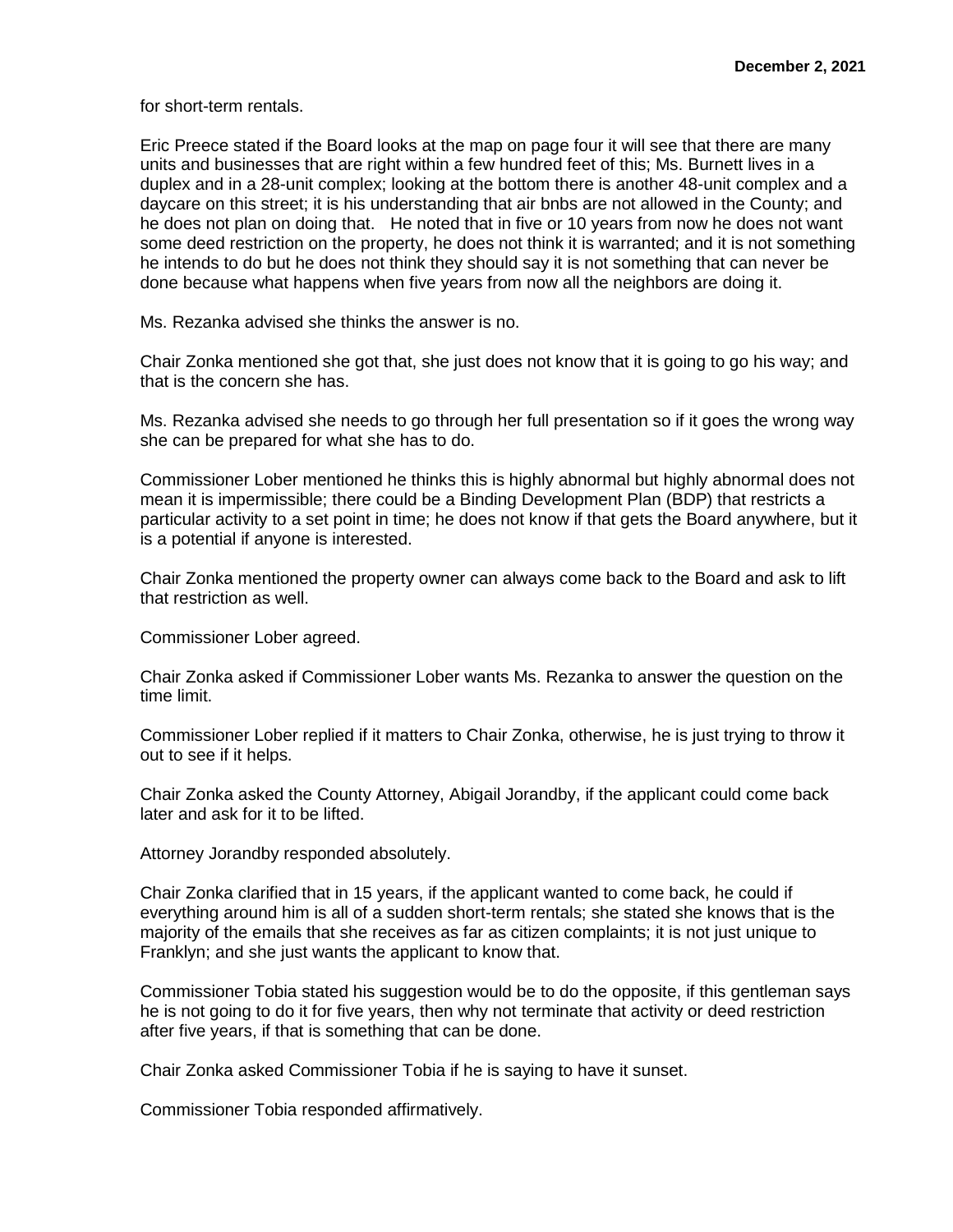Chair Zonka advised she does not know what the neighborhood is going to look like in five years and she does not think it is fair to the neighborhood.

Commissioner Tobia noted he is not familiar with the neighborhood right now so his question would be can the neighbors have that right now.

Chair Zonka replied some of the misconception is there are some multi-units but this brings it further into residential; a lot of the stuff and even the thing the Board received through email referenced properties that were actually on the ocean; that was a part of the misleading information that is out there, talking about these hundreds of units around it; her job is to take everyone's information into account and to protect the neighborhoods as much as she can; and if that we true then it would just encroach further and further because something was attached. She reiterated she thinks that is up to the discretion of the Board whether it thinks it is best for the neighborhood; she commented she is not comfortable with it without that restriction; and the applicants can bring it back to a future Board if everybody thinks that short-term rentals are a good idea.

Commissioner Tobia asked if Chair Zonka would be comfortable with three units and that restriction on air bnb.

Chair Zonka advised no, she thinks duplex was the compromise.

Commissioner Tobia noted he thinks the Board is asking for a step more now.

Chair Zonka responded affirmatively. She advised it either fails or it gets tabled.

Commissioner Tobia commented the Board may ask him to paint it blue.

Mr. Preece noted he knows only Chair Zonka may live in that area; the area is not extremely upscale and in fact, most of the people, including Ms. Burnett, there was a junk house there that rats and bees lived in that took a beekeeper five attempts to get all the bees out; all the neighbors were extremely happy that he tore the house down; and now the people, all are zoned multi-family except for four houses, are here complaining and most of them do not live in the County, they live in Indialantic and live in a multi-family complex, either the 28 units or 48 units.

Chair Zonka advised the City of Indialantic is still in the County, even if they do not have jurisdiction.

Mr. Preece agreed with Chair Zonka, but explained they live in multi-family, duplexes, or in this case 48 units; across the street somebody lives in a trailer out in front of their house; they constantly live there and every once in a while they drive away, but then they live there; he is not intending to do that because the neighbor to the west is a duplex, they tried, they bought the property in order to do air bnbs, and apparently they are not allowed to do that; therefore, he does not know why this is being argued about because he was told the County does not allow that.

Tad Calkins, Planning and Development Director, asked Mr. Preece to repeat the question.

Mr. Preece went on to say that he was told in the County in that particular area, they are not allowed to do short-term rentals; and he mentioned he is not going to do that in an upscale like he is going to put on there.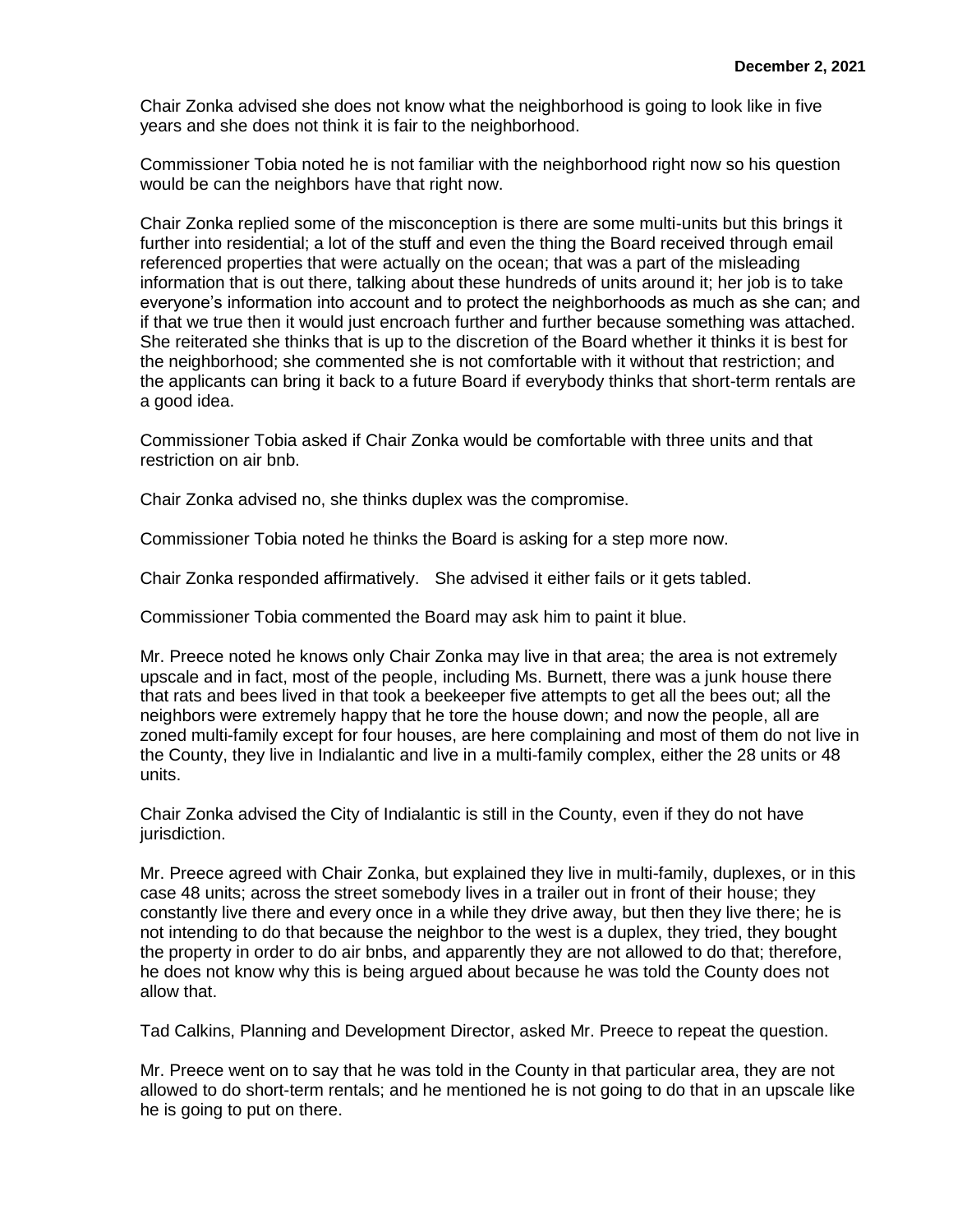Mr. Calkins advised in the multi-family zoning classification it allows for the resort dwelling; the RU-2-12 Zoning classification is being requested; and it is a permitted use.

Chair Zonka asked for clarification purposes that it does allow for it.

Ms. Rezanka explained Mr. Preece's zoning right now does not.

Mr. Preece advised once again that he is not going to do that.

Chair Pritchett noted he says that but if that were the case and he had no intentions of doing that, he would not have a problem with that restriction; that is her opinion; and she advised it is okay.

Mr. Preece replied he thinks 15 years is unreasonable; Commissioner Tobia is more accurate with the five years; and he is good with that.

Chair Zonka noted so in five years it is somebody else's problem and she does not think that is fair, at least not for the Board; and if he has a valid case and wants to bring it back next year and he can show the properties around it are compatible and he thinks it is appropriate, then he has all the power to do that.

Mr. Preece asked if the only restriction is that it cannot be a short-term rental, and if that means it cannot be rented under six-months.

Ms. Rezanka asked if that means 30-days three times per year.

Mr. Calkins explained by the County Code it is less than ninety days.

Mr. Preece noted that is fine; the reason he was against it is, he has other rental properties and what happens is people move in and sign a year lease, but then they buy a house and move out in under six months; and he does not want that restriction.

Chair Zonka replied that is not a short-term rental and that would never come back to penalize him if someone were to move out before their lease.

Ms. Rezanka advised her client is willing to go with Chair Zonka's restriction.

Chair Zonka asked with a duplex.

Ms. Rezanka responded affirmatively.

Commissioner Lober mentioned because of where things are at and this has to come back for the BDP anyway, if the Board is making a motion contingent on the BDP containing language that mirrors exactly what Chair Zonka has requested, reflecting the duplex and no short-term rental, if there is an issue it is going to get worked out before it comes back to the Board so there is a safety net of doing it that way; and he noted that is up to the Chair.

Ms. Rezanka stated the BDP has to come back; if there is a motion it would be that it is limited to two residential units, the property shall not be used for resort dwelling, there will be one entrance on Grosse Pointe, and one entrance on Franklyn; and that is now what is being requested.

Chair Zonka stated she thinks that is an excellent compromise for the neighborhood and the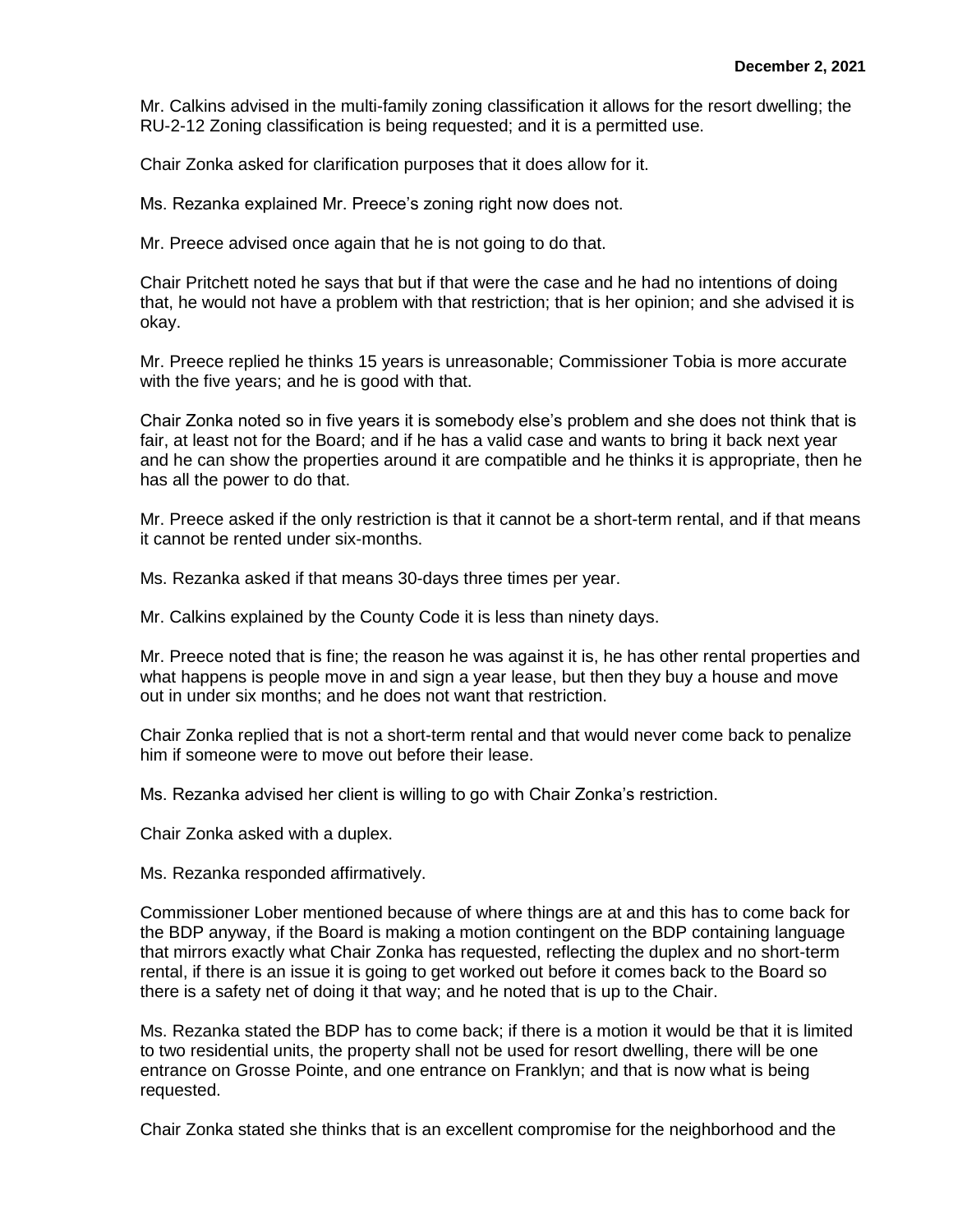property owner; she is glad that the property owner is going to live there; and if he is going to build a nice place, she is glad he is helping to improve the area.

Mr. Calkins inquired when they talk about two residential units they are talking about a duplex.

Ms. Rezanka replied yes it would be one duplex and two units.

Mr. Calkins asked for verification that it would be an attached with two different owners.

Ms. Rezanka responded affirmatively.

There being no further comments or objections, the Board approved a request by James Eric Preece, Trustee for a change of Zoning classification from RU-1-11 to RU-2-12, with a BDP limited to a duplex unit, with one entrance driveway on Grosse Pointe and one entrance driveway on Franklyn Avenue; and prohibiting resort dwelling use.

**Result:** Approved **Mover:** Bryan Lober **Seconder:** Kristine Zonka **Ayes:** Pritchett, Lober, Tobia, Smith, and Zonka

# **H.10. EH Cocoa, LLC (Bryan Potts) Requests a Change of Zoning Classification from BU-1 to BU-2 (21Z00034) (Tax Accounts 2442707 & 2442708)**

Chair Zonka called for public hearing on a request by EH Cocoa, LLC for a change of Zoning classification from BU-1 to BU-2.

Jeff Ball, Planning and Zoning Manager, stated EH Cocoa, LLC, requests a change of Zoning classification from BU-1 to BU-2, 21Z00034, tax account Number 2442707 and 2442708; and they are located in District 1.

There being no further comments or objections, the Board approved the request by EH Cocoa, LLC, for a change of Zoning classification from BU-1 to BU-2, 21Z000034, tax account 2442707 and 2442708, located in District 1.

**Result:** Approved **Mover:** Rita Pritchett

**Seconder:** Bryan Lober **Ayes:** Pritchett, Lober, Tobia, Smith, and Zonka

# **H.11. Approval, Re: The Traffic Impact Fee Credit/Reimbursement Agreement between Brevard County, the City of West Melbourne, and DHIC-Hammock Landing LLC (Second Hearing)**

Chair Zonka called for the second public hearing for approval of the traffic impact fee credit/reimbursement agreement between Brevard County, the City of West Melbourne, and DHIC-Hammock Landing LLC.

Jeff Ball, Planning and Zoning Manager, stated this is the second hearing for an approval for the traffic impact fee credit/reimbursement agreement between Brevard County, the City of West Melbourne, and DHIC Hammock Landing, LLC; pursuant to the adopted transportation impact fee schedule, the anticipated transportation impact fees for this project is \$714,300; this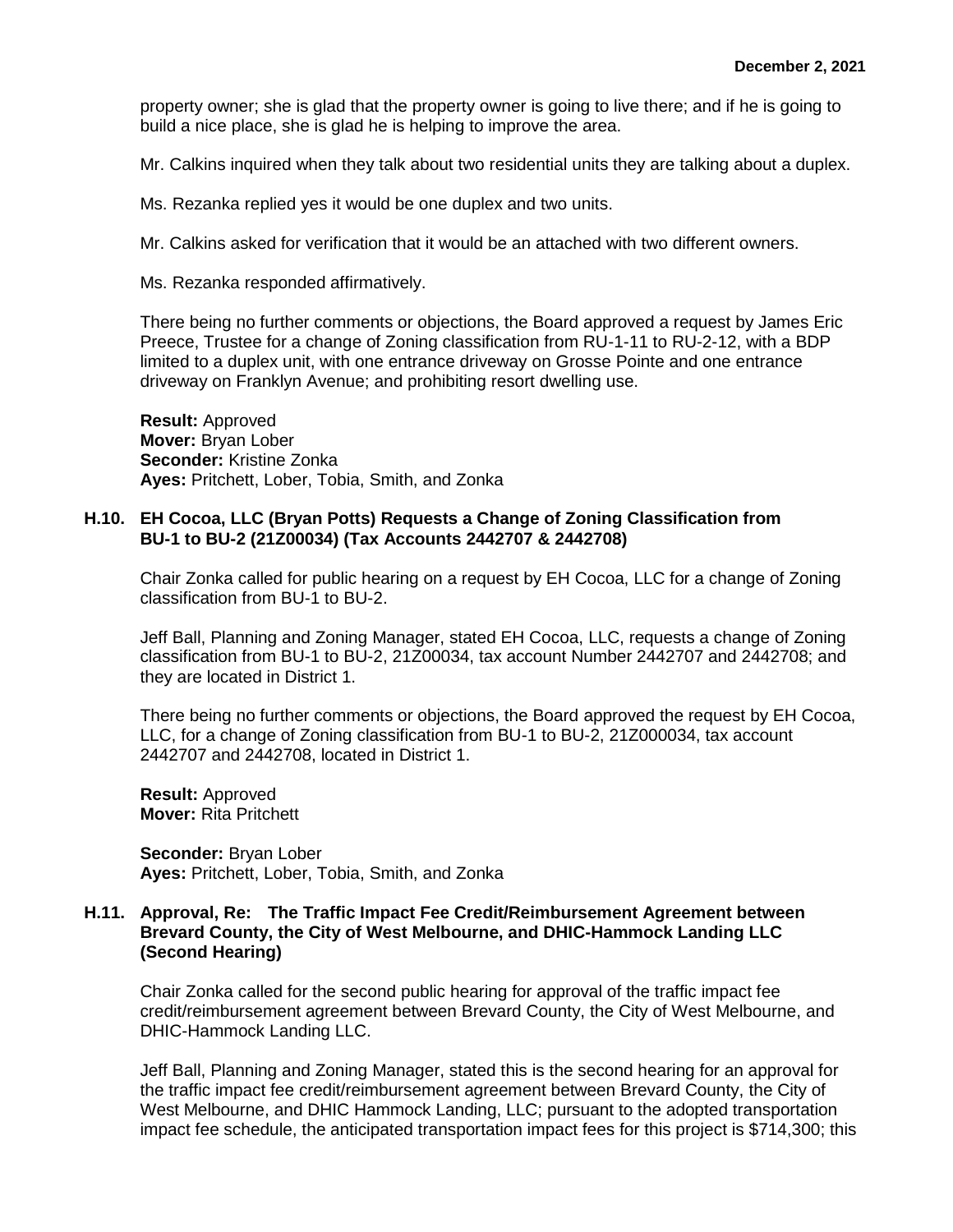agreement requires a developer to construct intersection improvements at Minton and Hield Road; the current estimate cost of these improvements are \$947,763; and the developer would be seeking reimbursement of \$296,537.

There being no further comments or objections, the Board approved the Traffic Impact Fee Credit/Reimbursement Agreement with the City of West Melbourne and DHIC-Hammock Landing.

**Result:** Approved **Mover:** Bryan Lober **Seconder:** Curt Smith **Ayes:** Pritchett, Lober, Tobia, Smith, and Zonka

# **I.1. Board Direction, Re: Combining the Meeting Schedules of the Planning & Zoning Board and the Local Planning Agency**

Jeff Ball, Planning and Zoning Manager, stated staff is seeking Board direction combining the meeting schedules of the Planning and Zoning (PNZ) Board and the Local Planning Agency (LPA).

Commissioner Lober advised he has no problem with this; he has spoken with staff at length on multiple occasions regarding the quorum issues that they have had; he thinks for an unpaid Board where the County is asking people to travel from potentially extreme ends of the County to come where some meetings are five to 10 minutes, is just not fair; combining them seems like the logical step; however, he wanted to get the Board's input because, although it seems like a great idea, he thinks sometimes rather than adding more variables or changing more than one thing in a shot, maybe trying one thing and seeing how it works and then reevaluating may be the way to go. He noted he likes doing this, but he believes that staff, in glancing at the upcoming week's Agenda, has another Item that is designed to address quorum; he does not feel the need to go forward with the Item that is scheduled next week; he thought since it is on the same topic it could be brought up today; he believes the crux of that Item, preliminary, was that the Board would take away the alternates and make everyone a full-time appointee on Planning and Zoning; he is happy with the way the system is set up; and assuming the Board goes in this direction, he thinks it should do a good measure in terms of getting rid of the quorum issue. He went on to say if everyone is good with that he will go ahead and make the motion to combine the PNZ and LPA to the greatest extent possible, if that means noticing them back to back or noticing them together, at the same location as near in time that is consecutive as possible or practical; and also if the Board is okay with it, he would include in the motion the request to have staff bring that back no later than six months, for review; and if there is a problem prior to that, obviously staff is free to bring it back earlier than that if there is a quorum issue; and if the Board's okay with it, he would ask to have the Item that is scheduled to be brought up next week, regarding striking the alternates, just take that off the Agenda for this coming meeting because he does not feel the need to support that since this is happening tonight.

Chair Zonka responded that is a really long motion.

Commissioner Lober advised that is the motion.

The Board approved combining the meeting schedule of the Planning and Zoning Board and the Local Planning Agency to the greatest extent possible, whether that means noticing them back to back, or together at the same location as near in time, and as consecutive as possible or practicable; directed staff to bring the Item back no later than six months for review, and if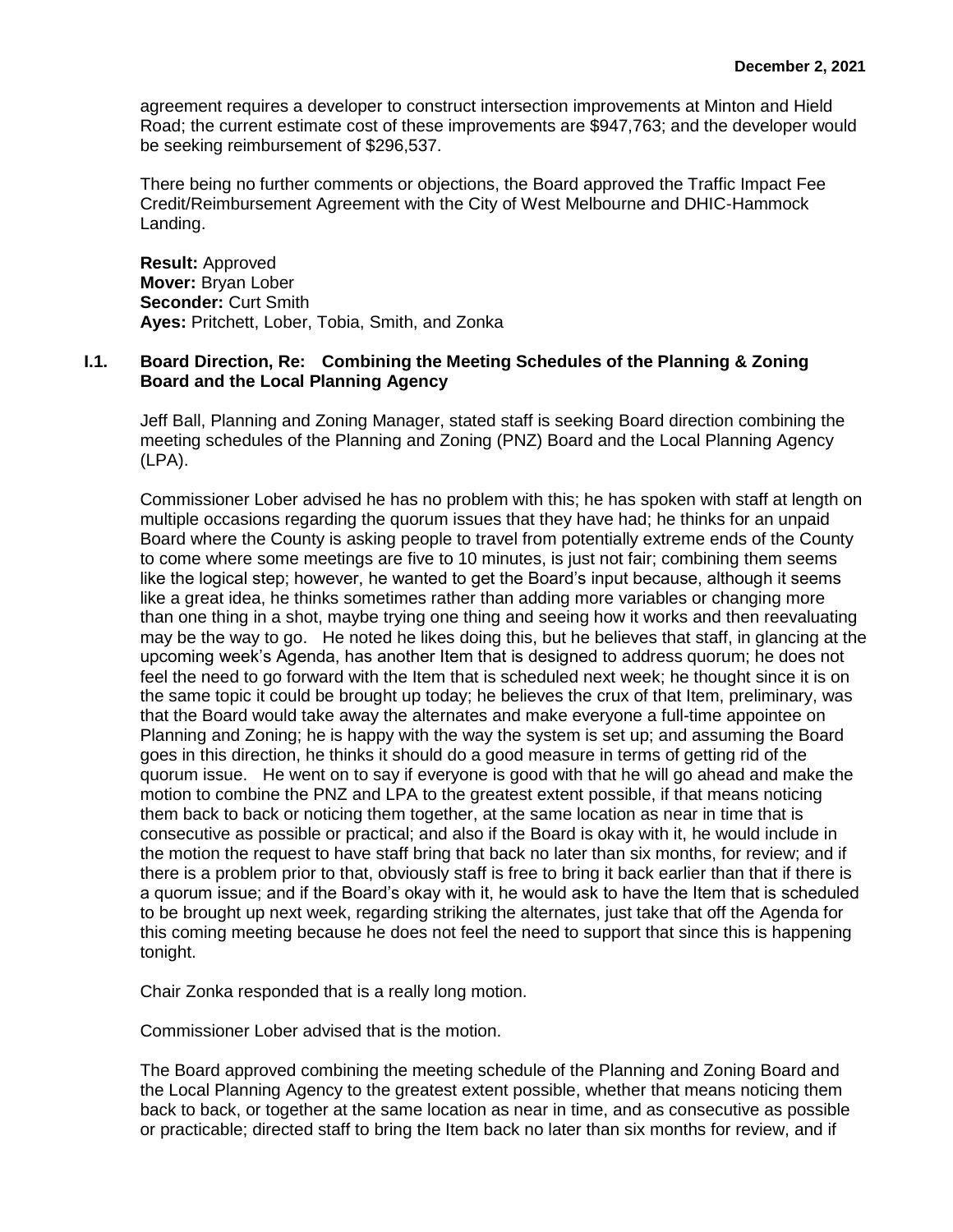there is a quorum issue staff may bring it back prior; and directed staff to remove the Agenda Item dealing with striking the alternates, from the December 7, 2021, Board of County Commission meeting.

**Result:** Approved **Mover:** Bryan Lober **Seconder:** Curt Smith **Ayes:** Pritchett, Lober, Tobia, Smith, and Zonka

#### **L.5. John Tobia, Commissioner District 3**

Commissioner Tobia stated he is sure all the Board Member's emails have been inundated with the Malabar Scrub Jay Sanctuary recently, and he has a novel approach; clearly, staff is working very hard; the County has allocated grant funds in order to help Scrub Jays, but it is impacting mountain bikers and other people; Malabar is very interested in this, even though it is managed and paid for by the County; he called the County Attorney's Office and found out there is a 50-year management agreement for these lands, that the County abides by and takes care of; it is about 557 acres; and he has been informed by staff that it is approximately \$129 per acre, which is in the \$70,000 per year range. He continued by saying that nothing has been done yet; he thinks staff has done a good job informing people; since Malabar is so concerned with this, it appears it is even going to be on the City's Agenda, he would ask staff to begin the process of transferring the Malabar Scrub Jay Sanctuary to the City of Malabar; that would require an okay from the State on the Transfer Agreement and the City of Malabar; and he would guess that they probably want to, as they will be discussing it and he would be willing to handle that. He continued by saying those resources could be used for other environmentally endangered land that the County would manage; and he noted the request is for staff to begin the process of looking at the transfer of the 557 acres to the City of Malabar.

Commissioner Lober stated he does not necessarily oppose that but to be blunt there are things in his wheelhouse and this is not one of them; if Commissioner Tobia's motion is simply to direct staff to start researching it and bring back a means of accomplishing that, where the Board is not actually saying to go ahead and effectuate it now, then he is fine with that because it is not binding to the Board; prior to Commissioner Tobia bringing this up, it never entered his thought process; and he hates to do something that is irreversible without having a chance to do a little due diligence.

Commissioner Tobia stated this is to begin the process; the City of Malabar may not even want to take this over; it would require them to abide by all of the Management Agreements that the County has put into it, take over the financing, though it is his understanding that it would certainly have to come back to the Board to sign it; the City of Malabar may not even want it; but it certainly takes off the table, if they want to dictate what happens there, and yet not have to pay for it; therefore, his goal is if the City wants to dictate, maybe it would be interested in paying for it.

Commissioner Lober advised he thinks that is fair and that he will support it.

Commissioner Smith commented he thinks that is a novel approach, and thinking outside the box; he does not think it is a good idea, but he wants to give credit where credit is due; for anybody that has paid attention to the background, this used to be Scrub Jay and it has been allowed to grow uncontrollably; large trees have grown which allow predators to prey on the Scrub Jays because they do fly too quickly; they do most of their traveling on the ground and they do not run very fast; that is why they get picked-off; and there are not a lot of Scrub Jay left there. He noted when the County purchased this property, with the intent of making and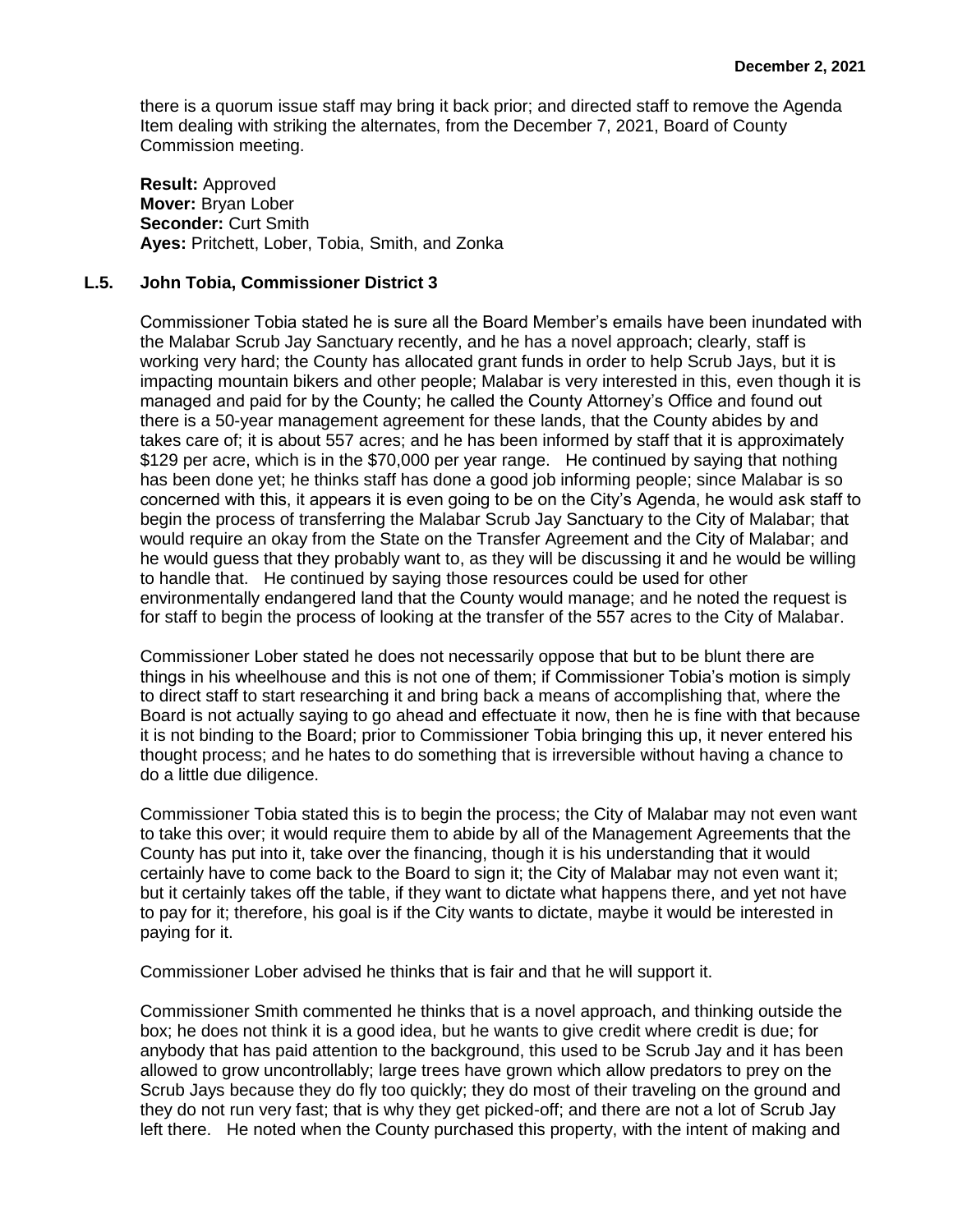restoring it for Scrub Jay, the intent was to take down the big trees so that the predators would not have the perches to eyeball the prey on the ground and restore it to Scrub Jay habitat; now the bikers decided they like the trees and the shade and they do not want to give up the shade; as Commissioner Tobia mentioned, the City may not be interested in spending the money and the maintenance required under the Agreement; he would be curious to see if the City is interested; but he would not be willing to sell it to the City.

Frank Abbate, County Manager, advised that the County operates under a lease, and that this is State land, so there is a Management Lease with the State; and it is a 50-year lease.

Commissioner Tobia commented to be clear, he would love to sell it, but this is just to transfer the Management Agreement over to the City; the City would be under the exact same Management Agreement that the County is under; if the City saw that this would not fit and it met the Management Agreement, that they could make that decision; and it would thin out everyone's mailboxes quite a bit.

Commissioner Pritchett commented if Commissioner Tobia could talk them into giving the County some money and taking it.

Chair Zonka stated she wants to be clear, she knows it has been a long process as far as a lot of this stuff goes; she thinks a lot of people took notice because they received emails from people who have been around for a long time and people value their input; it is not just mountain bikers, but they are environmental activists; she knows they had some concerns; the common theme she was seeing was that all the stake holders were not involved and that was the only question she had; she saw that some of the emails were really long; and she would like Mike Knight, Environmentally Endangered Lands (EELs) Program Manager, to provide some input on that.

Mr. Knight stated probably about 10 years ago or more there was an initial restoration and they had an extensive public process during that time; they had the same discussions that the Board is having today; they achieved some compromise in leaving some trees along the trail at that time, in hopes that they could accomplish two things; to accomplish Scrub Jay protection and restoration and to achieve some shade along the trails; since then there have been a couple projects in there that have removed the trees, but they have protected the stuff along the buffer; they have relocated a family of Scrub Jays to the site and have been monitoring the

Scrub Jay population over the years; and they just completed a population study in 2020 that clearly shows they have not done enough. He advised when they did the original compromise about 10 years ago, it was clear they would have to, if the Scrub Jay started to respond to the initial restoration, look at doing some additional work; he noted that was a long process; they have been engaging the selection management committee for well over a year now, with monthly meetings on these topics; when they voted on the plan, they also planned to do a Zoom meeting to discuss the project with the public, prior to doing any work around the trails; some of the interior work was going to start and that was not going to impact the trails; and that, obviously, was not a very good plan. He added they probably should have done a little bit more on this second round with public engagement; basically, where they are right now is the permit that was issued by the town, there was concern that there was not a permit, but there was a permit and it just ran out and they did not know it; it had voided because of the length of time it took for the grant money to come in; basically, they are in a situation now where they are stepping back and working with the town to renew the permits; and they seem very eager to help at the staff level. He stated they have the Webinar that is being planned for December 9 to help the public understand the project.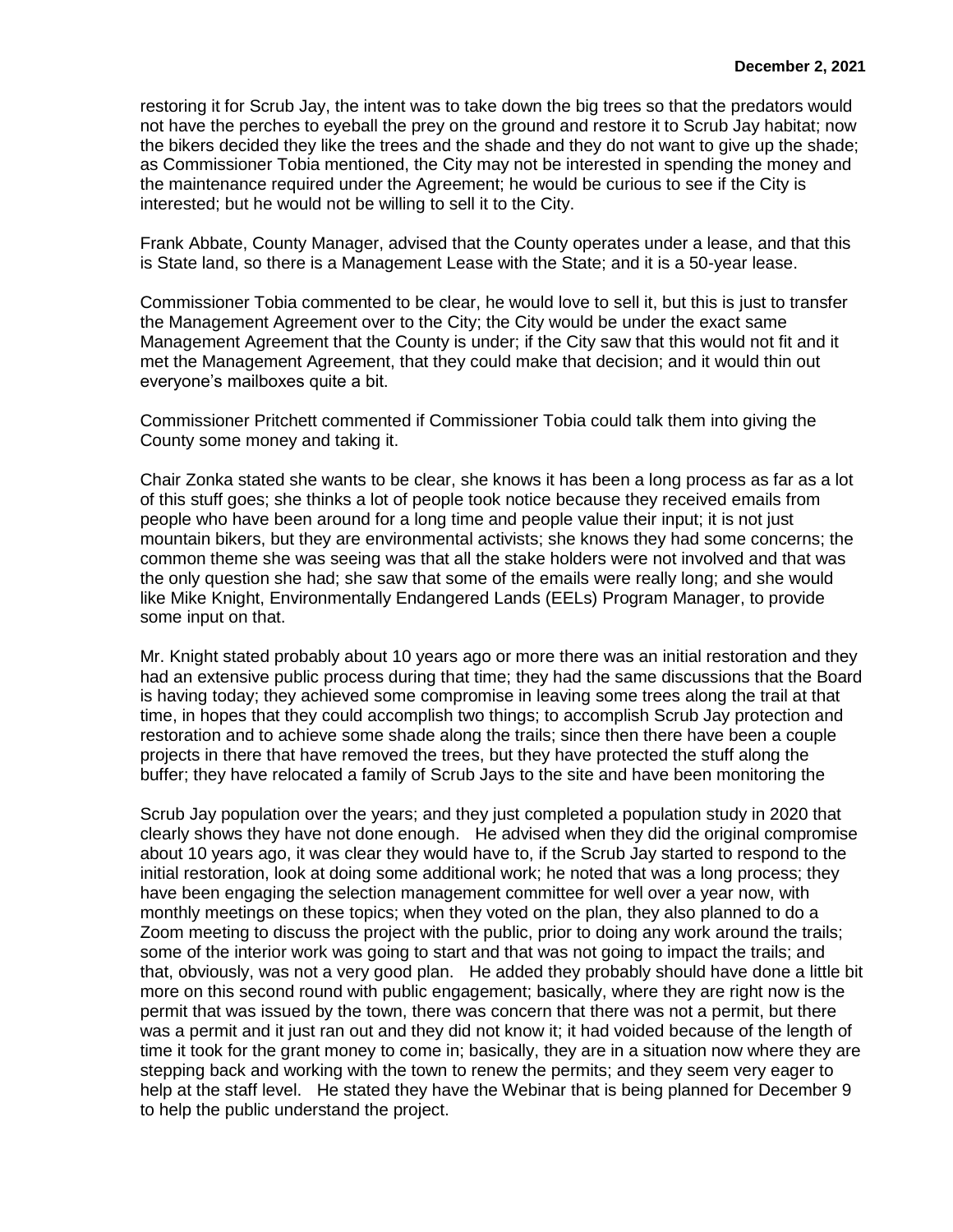Chair Zonka advised she thinks that was a complaint as well, that they were not interested in a Webinar, they wanted to have a little bit more engagement; she appreciates that he had engagement 10 years ago; her concern is these may be different people or stakeholders and if they feel like they are losing something because that has always been her gripe with EELs; they want to maintain those lands and protect them, but they also want it paid for by taxpayers and they want them to be able to enjoy the lands; she thinks there is maybe more compromise, not ditching their project, not doing what they can to help with the Scrub Jay population, but maybe a little more discussion; if EELs is so correct in its plan or the study is so correct, then these people care enough about the environment, and they like to mountain bike too, but she believes they care enough about the environment to either see it his way if he is right, or to maybe provide some valuable input; and maybe there is more that can be done. She noted she believes there should have been a lot more public engagement rather than a planned Webinar.

Jim Liesenfelt, Assistant County Manager, advised Mr. Knight has been invited to speak to the town council in January; that is one step; he met with the City Manager and the Clerk today as well to discuss the issue; and it has been moving quickly, but he is getting more people involved into the process.

Chair Zonka inquired if it was more staff from Malabar.

Mr. Liesenfelt noted Malabar is the first step because they want to discuss it.

Chair Zonka noted she does not want him to go in there and ask for the permit and not engage.

Mr. Liesenfelt responded she is correct and they are not asking for the new permit yet.

Chair Zonka stated that is great.

# **L.4. Bryan Lober, Commissioner District 2**

Commissioner Lober advised he wanted to bring to the Board's attention, he had mentioned it to staff already, on Wednesday, March 16, they are going to have an East Central Florida Regional Planning Council (ECFRPC) meeting in Brevard; he does not know the last time the County had one there or if it ever has; it will be at the Nyami River Lodge at the zoo, in District 4; if anyone wants to attend, he would suggest they have a quick conversation with the County Attorney so if it needs to be noticed it will be noticed appropriately; he would encourage them to attend; since he has been there, it is a rarity for the group to have one outside of Orlando; and he thinks it is a good opportunity. He noted he has spoken with Keith Winsten and he suggested he may want to put together a couple of Items to make the other people who participate aware of the aquarium project, if he has that many people who are stakeholders throughout East Central Florida; and he thinks it is a good opportunity to present to them. He mentioned a friend of his, Jack Smink underwent a quintuple bypass surgery on Monday; he is doing well and is in his thoughts, as well as his wife, Karen; he mentioned they are great people; and he hopes Mr. Smink continues to recover.

Commissioner Pritchett asked Commissioner Lober to send out the date and time of that ECFRPC meeting.

Chair Zonka commented she knows Mr. Winsten probably takes any opportunity he can to talk about that project and ask for support.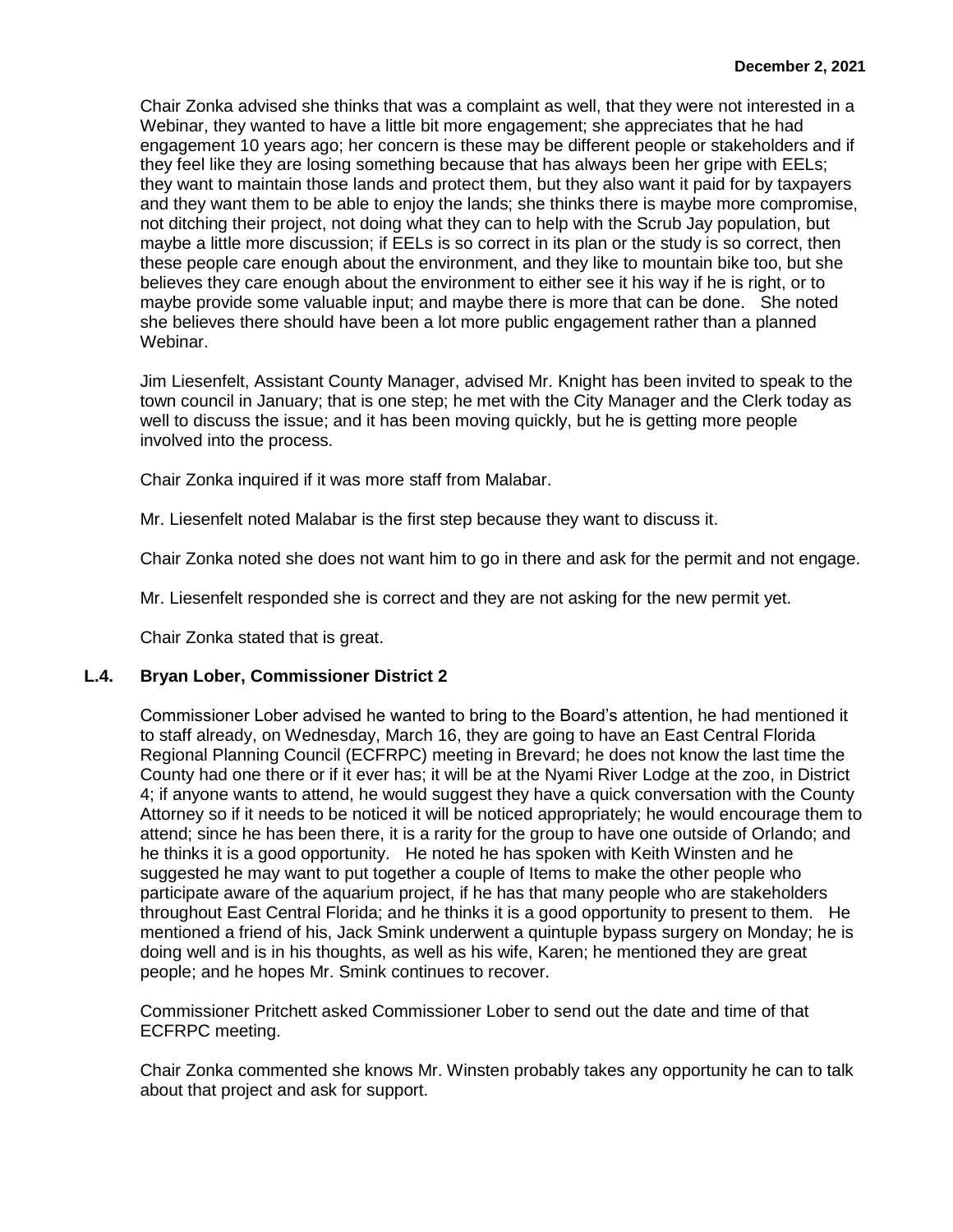# **L.5. John Tobia, Commissioner District 3 (Continued)**

Commissioner Zonka noted she thinks Commissioner Tobia's motion had a potential second, but she does not know.

Commissioner Lober stated if he wants to make a motion he will second it as long as the understanding is that it will come back to the Board before it formally signs anything.

Commissioner Tobia stated to direct staff to begin the process of transferring the City of Malabar's Scrub Jay Sanctuary to the City of Malabar with the understanding that before anything is ratified if comes back to the Board.

Commissioner Zonka called the question.

The Board directed staff to begin the process of transferring the Malabar Scrub Jay Sanctuary to the Town of Malabar and bring it back to the Board for ratification.

**Result:** Approved **Mover:** John Tobia **Seconder:** Bryan Lober **Ayes:** Pritchett, Lober, and Tobia **Nay:** Smith, and Zonka

#### **L.6. Curt Smith, Commissioner District 4, Vice Chair**

Commissioner Smith stated he and Commissioner Pritchett traveled to Washington D.C. to represent the Board; they had some really terrific meetings; they learned a lot of good things about the companies in the County and the things they are doing; for one example, he had no idea that Leonardo DRS developed the engine and the drive for the new Columbia Class submarines; he does not remember how the conversation got into nuclear power and he was told these are not using nuclear energy to fuel them; then the question was what are they being fueled by and he did not receive an answer; but he was told the electromagnetic engines create no heat and virtually make no sound. He added he thinks that is pretty amazing; he commented he bets the Chinese and Russians know what powers these things, but he does not; that was a very interesting part of the trip; and on another note, everyone knows there are places around the country that are still locked down and Washington D.C. is one of them. He stated he was advised that they had locked down again in late summer because of the Delta deviant and they told him they would be able to take masks off on November 22; he thought to himself they really have intelligent COVID-19 because COVID-19 knows they cannot do anything after the 22, so everyone can take their masks off; he noted he is just being facetious; and to let everyone know how wonderful government is, if anyone wants to visit the House of Representatives, he or she must wear a mask, but if anyone walks across the street and enters the Dirksen Building to visit a Senator, he or she does not have to wear a mask.

Chair Zonka mentioned it is shocking that it is inconsistent.

# **L.7. Kristine Zonka, Commissioner District 5, Chair**

Chair Zonka advised she has passed out the board assignments; she did the best she could to accommodate everybody; she did not want to give people too many boards; she thinks Commissioner Smith got hit pretty good, but he is an alternate on one of them; she took what she could with giving people a chance to serve on boards that maybe they have not; there is a requirement of a Board vote for the Election Canvassing Board, and it usually is the Chair so